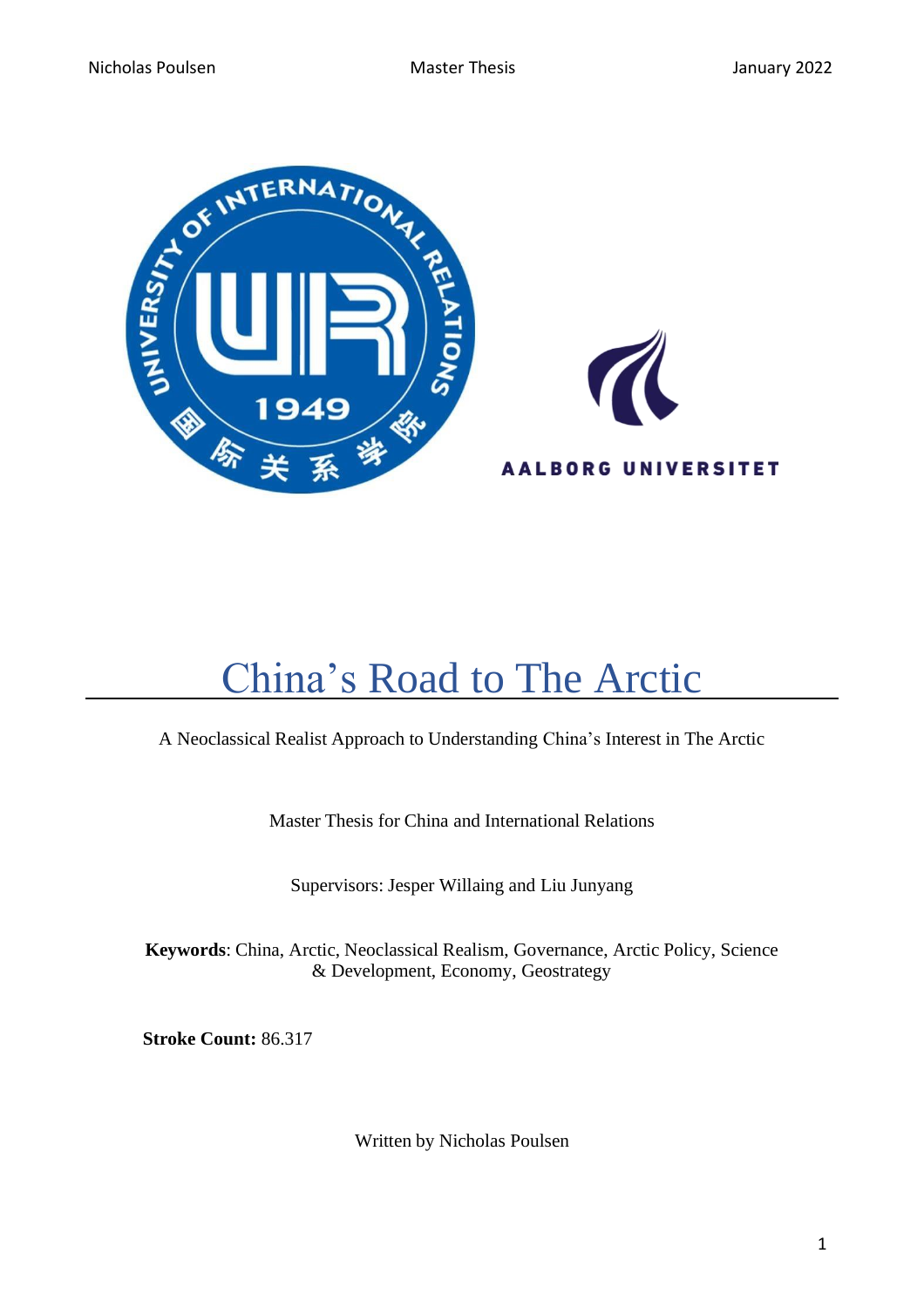# **Table of Contents**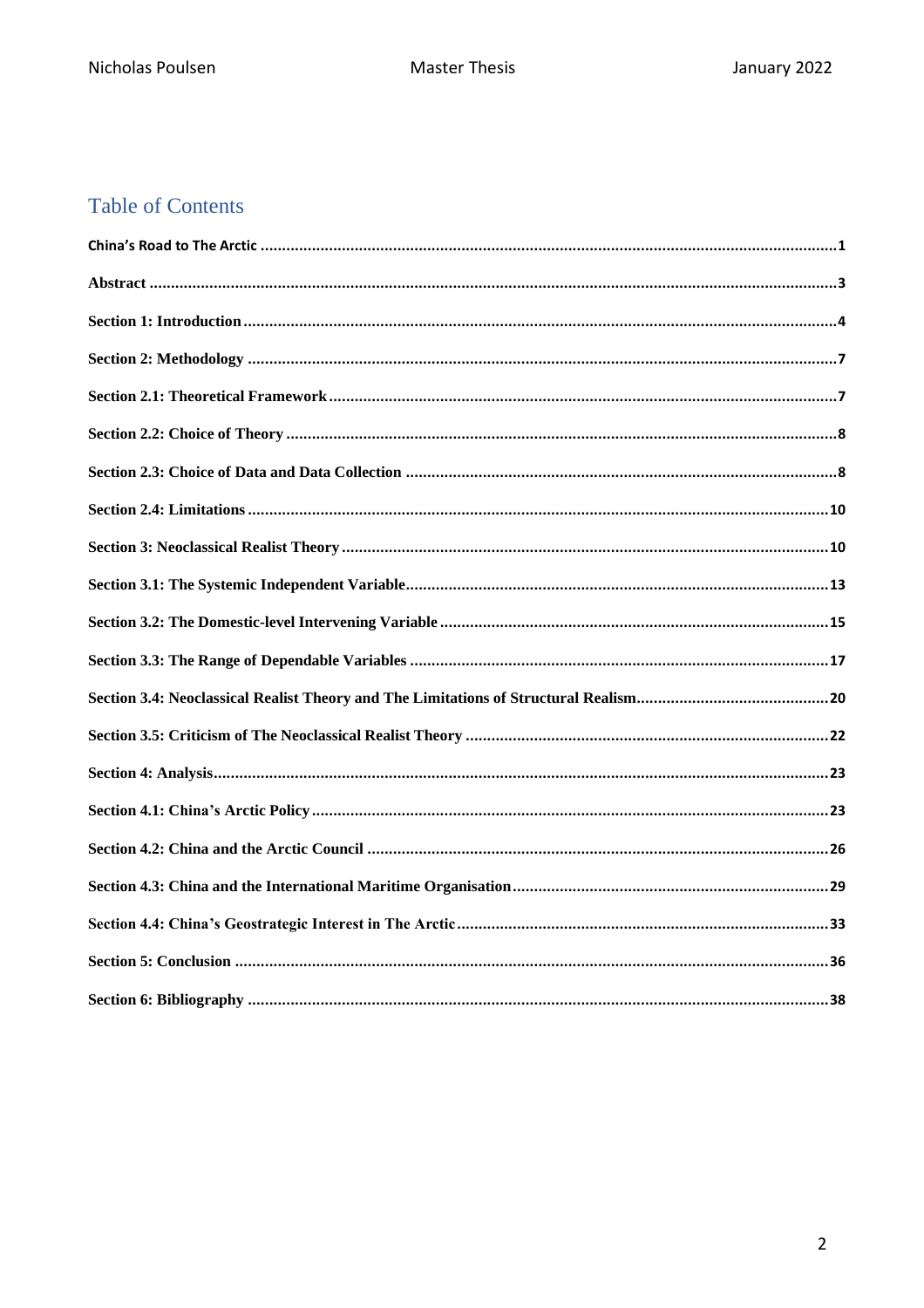# <span id="page-2-0"></span>**Abstract**

The purpose of this master thesis is to investigate why the Arctic is important for China. The master thesis will include key reasons to substantiate the analysis of why the Arctic is important for China, while using Ripsman, Norrin, and Taliferro's neoclassical realist theory. The theory and its variables will be used as an explanatory tool to substantiate the analysis of the thesis. The master thesis will demonstrate multiple reasons to substantiate and answer the problem formulation *Why is the Arctic Important for China?*

The first part of the master thesis is an introduction to the Arctic and China's involvement in the region. The second part contains the methodology, and its sub-categories will be explained. The third part contains the theory and its variables used in the thesis and why it is relevant for this thesis. The fourth part contains the analysis of the master thesis, which will be followed by a conclusion. Throughout the master thesis, the reader will obtain an understanding and analysis of factors to why the Arctic is important for China, which finally will end with the conclusion of the master thesis.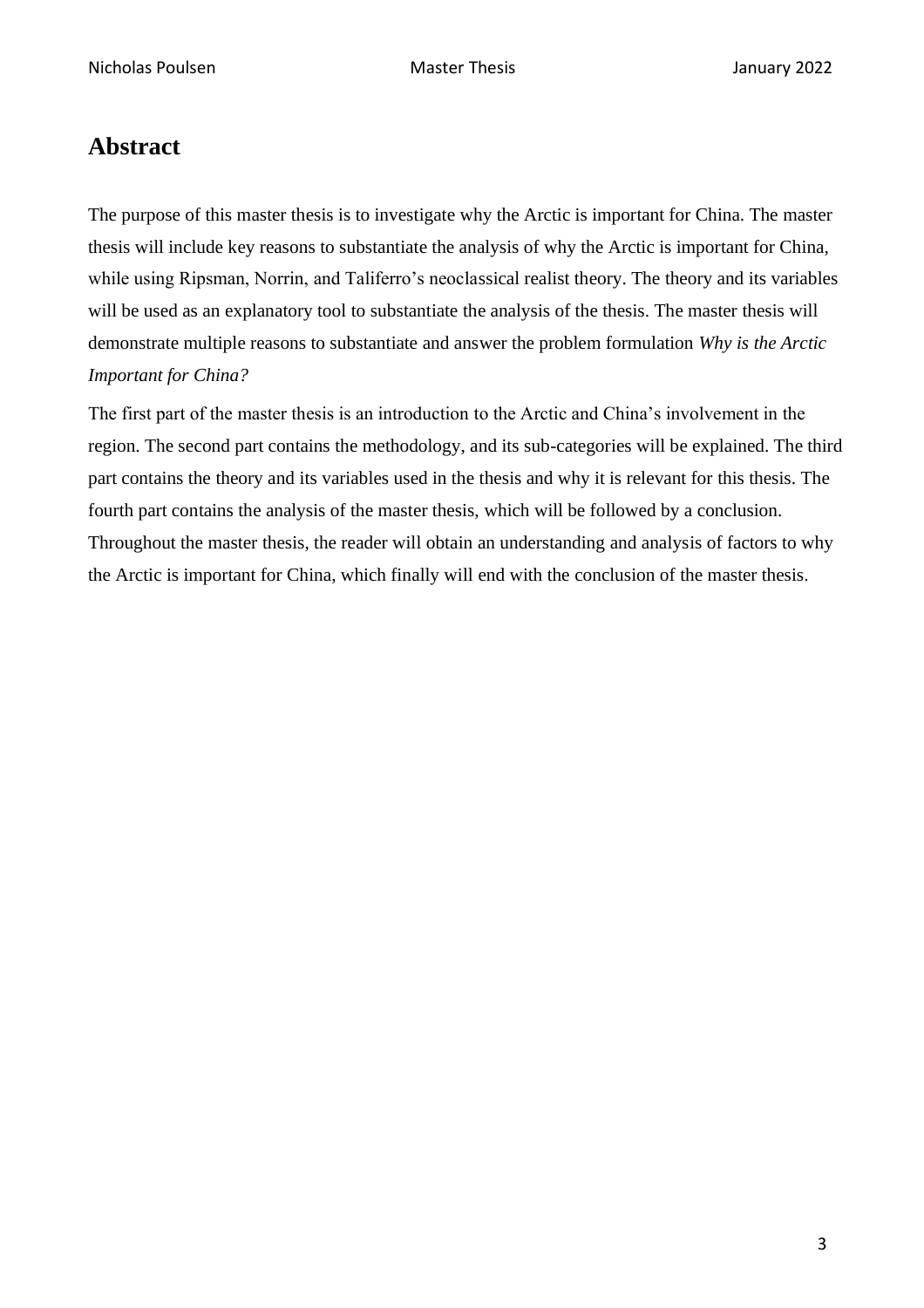# <span id="page-3-0"></span>**Section 1: Introduction**

At the northernmost point of Earth, the smallest of all the five major oceans is the Arctic Ocean. This is a region with a hostile environment and very little human activity; however, this region has received more and more attention from the rest of the world as the ice is melting due to climate changes, and a whole range of opportunities has become possible or available in a future not too far away. As the ice is melting and part of the Arctic Ocean is becoming ice-free for longer and longer periods, it opens for potential sea routes with substantial economic benefits. Additionally, the melting ice gives access to natural resources, which was not previously accessible. Thus, there is an increasing interest in the region and the potential it contains.

In 2013, China received observer status in the Arctic Council. This was done after numerous attempts from the Chinese side, and it is a result of China's growing interest in the Arctic region as part of China's *Belt and Road Initiative (BRI).* The Belt and Road Initiative is a foreign policy and an economic strategy to connect China with Europe, Eurasia, Africa, and the Indian Ocean. The initiative is one of the most ambitious projects in world history and includes more than 60 nations. Furthermore, China is investing massively in the infrastructure, whether it be on land or sea. This can be seen in the Chinese investments in railroads, roads, ports, energy systems, and telecommunications networks to establish Eurasia into a cohesive economic area (Wade). Morgan Stanley estimates that China's expenses with the BRI will reach up to 1.3 trillion dollars by 2027. Thus, the purpose of the Belt and Road Initiative is both geopolitical and economical as China wants to strengthen further its economy and influence (Chatzky and McBride 2020). The latest addition to the Belt and Road Initiative is the Arctic region - the Polar Silk Road. China has since 2007 taken part in the work of the Arctic Council, an inter-governmental organisation promoting cooperation, coordination, and interaction in the Arctic, founded in 1996. However, it was not until 2013 China received its status as an observer to the Council (Kopra 2020: The Arctic Council). China calls itself a "near-Arctic state" and has invested in multiple ways such as scientific research, bilateral relations with different states and non-state actors in the region to ensure its position (Kopra 2020). China's growing interest in the Arctic has been attempted analysed to interpret its intentions in the Arctic. It has been argued that China's interest is based on its geopolitical ambitions with the Belt and Road Initiative. It has been argued that China's interest in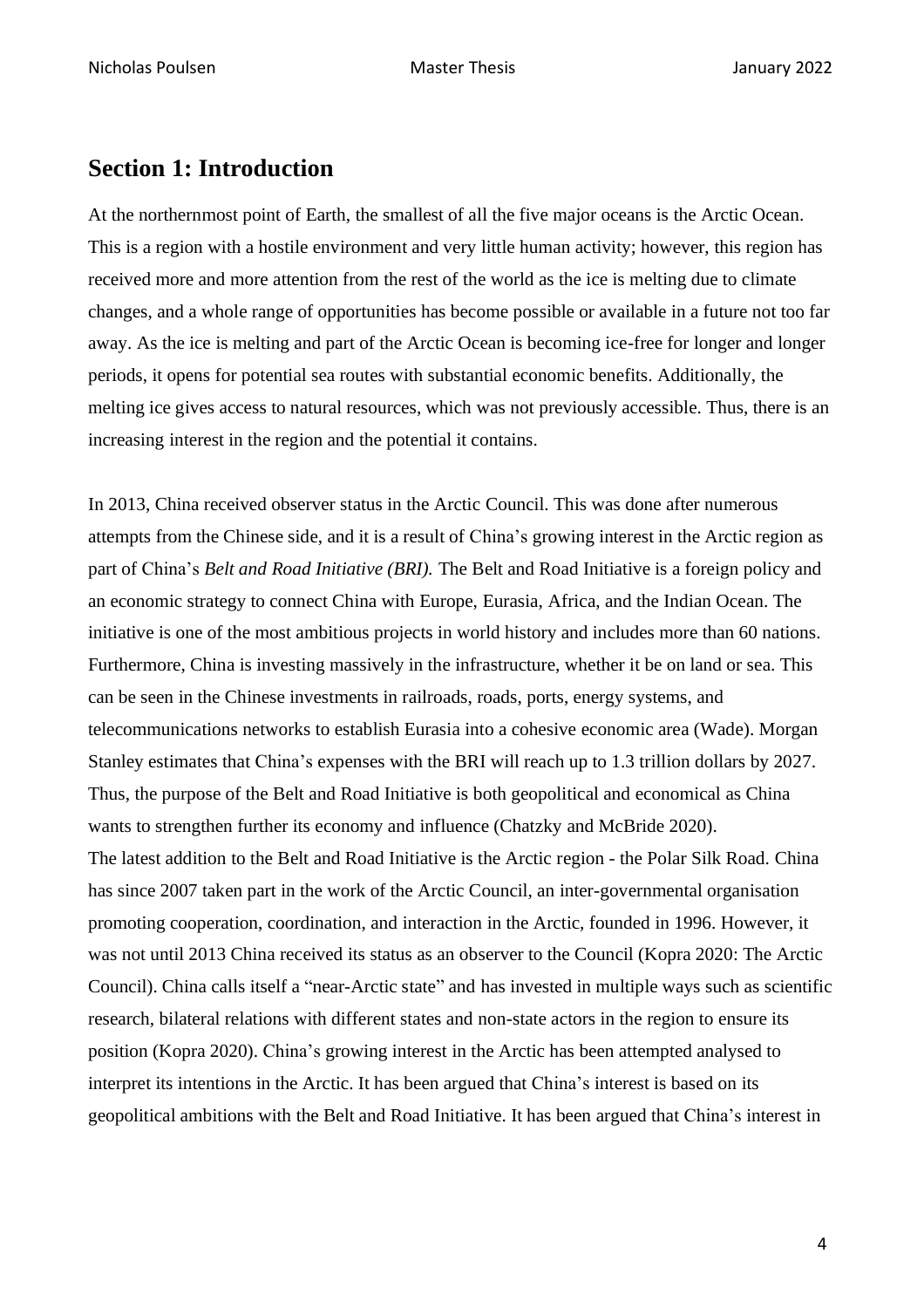Nicholas Poulsen Master Thesis January 2022

the Arctic is based on economic possibilities related to energy, fishing, and shipping (Hong 2020, 1).

China has been interested in participating in Arctic affairs since 1989, when China founded the PolarResearch Institute of China (PRIC). In 1994 China bought a second-hand icebreaking vessel from Ukraine and restored it so it could start expeditions in Antarctica and the Arctic with Chinese scientists. However, it was not until 1999 China sent its first expedition to the Arctic sponsored by the Chinese government. In 1996 China joined the United Nations Convention on the Law of the Sea (UNCLOS) (Tonami 2016, 20: Xinhua 2002). The Chinese adventure in the Arctic first started to accelerate in 2003, when Hu Jintao became president. It was the same year that the first Chinese Arctic station was established in Ny-Ålesund on Svalbard (Tonami 2016). China had since 2006 lobbied to become part of the Arctic Council and succeeded in 2013 when it received the status as an observer with expectations to contribute to the Arctic Council working groups (Brady 2017, 18). The Arctic Council was established in 1996 as an Arctic intergovernmental forum. The Arctic Council consists of the eight Arctic states being Canada, The Kingdom of Denmark, Finland, Iceland, Norway, The Russian Federation, Sweden, and The United States. Furthermore, the Arctic Council consists of six Indigenous Permanent Participant organisations who represent a single or multiple Indigenous People and are consulted in all deliberations and activities of the Arctic Council. The purpose of the Arctic Council is to promote cooperation, coordination, and interaction on issues of sustainable development and environmental protection in the Arctic region, which is done within six different Working Groups with its own issues (The Arctic Council). Additionally, the Arctic Council consists of 35 Observer states and organisations that participate in Working Groups; however, all decisions require the consensus of the eight Arctic States (The Arctic Council).

Furthermore, China is also involved in other Arctic governing institutions. China is also involved in the International Maritime Organisation (IMO), which is the United Nations specialised agency with responsibility for the safety and security of shipping and the prevention of marine and atmospheric pollution by ships. IMO's work supports the U.N. sustainable development goals (International Maritime Organization). This organisation is important as they decide the further development of navigational rules in the region. China is trying to influence the security of freedom of navigation for shipping in the Arctic and the interpretation of the UNCLOS within the Polar Code – the legislation for the international rules and standards for shipping in the Arctic. The thesis includes the neoclassical realist theory written by Norrin M. Ripsman, Jeffrey W. Taliaferro, and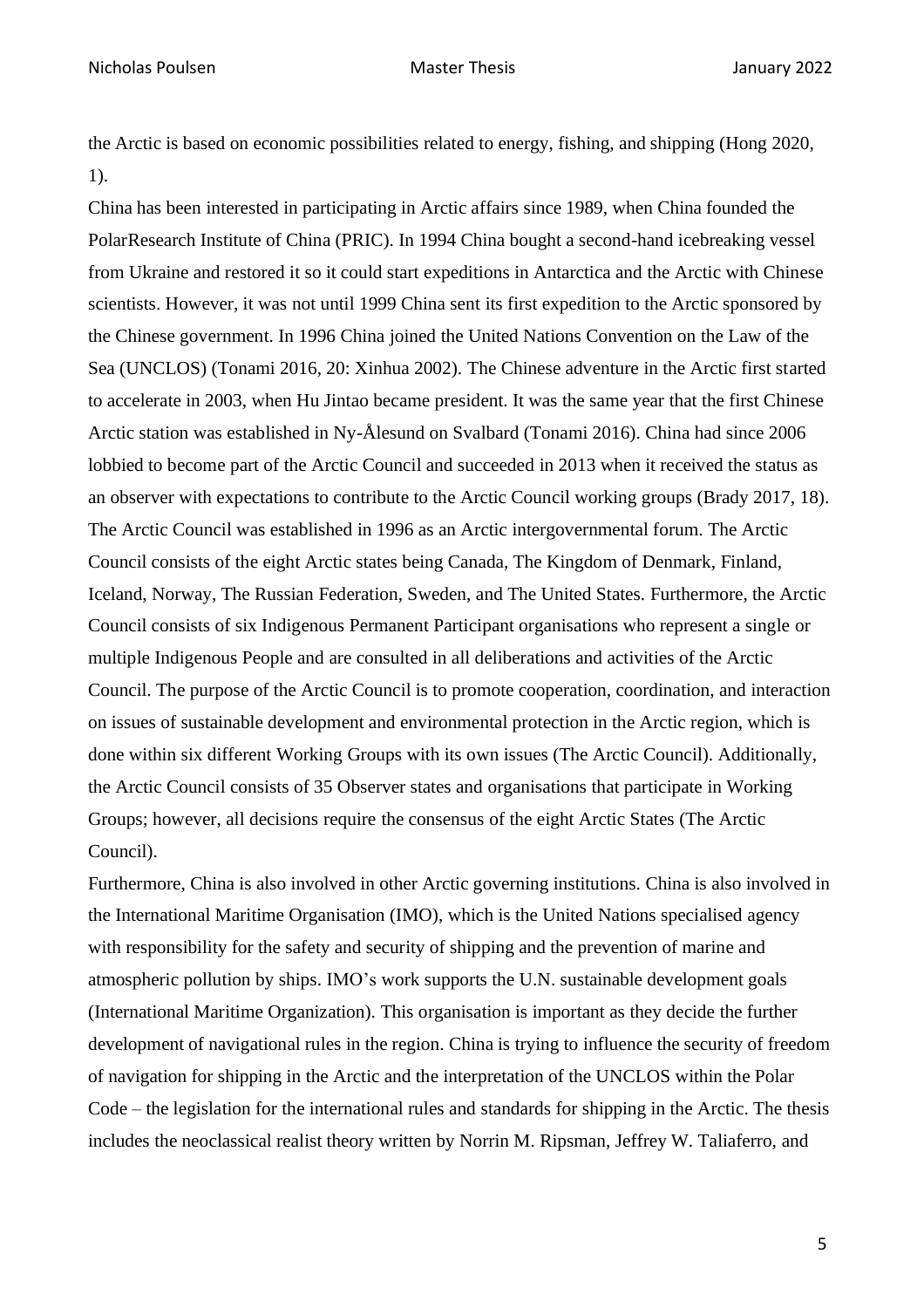Steven E. Lobell, which they published in 2016. The three authors have written a theory to make a case for the neoclassical realist theory of international politics and why it should explain foreign policy, international outcomes, and structural change. The theory explains political phenomena ranging from short-term crisis decision-making, foreign policy behaviour and patterns of grand strategic adjustment of individual states to systemic outcomes and the evolution of the structure of the international system in a comprehensive way. This has led to the thesis' problem formulation:

*Why is The Arctic Important for China?*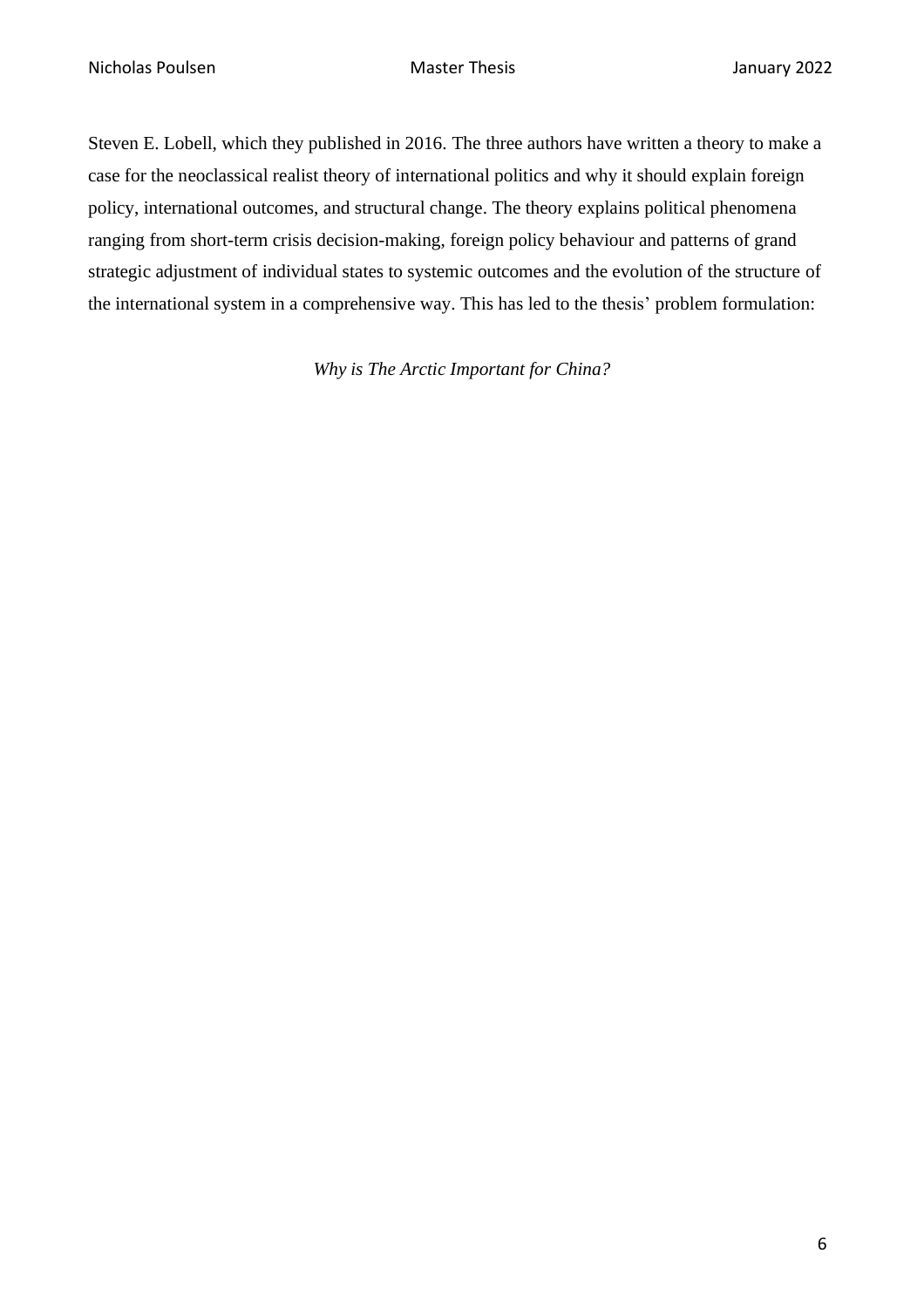# <span id="page-6-0"></span>**Section 2: Methodology**

The following section will account for the theoretical reflections throughout the thesis. The chapter will begin with a presentation of the theoretical framework. Hereinafter, a section of choice of theory, data collection and limitations will be included to evaluate the literature used in the thesis, which is included to demonstrate how the literature has been collected to provide a foundation for the thesis and to describe the limitations which have been present.

### <span id="page-6-1"></span>**Section 2.1: Theoretical Framework**

The problem formulation of this master thesis has been formulated within the neoclassical realism theory as it provides explanatory tools and variables, which will help answer why China is participating in Arctic political organisations. Furthermore, this theoretical approach has not been fully substantiated in current research when it comes to China's interest in the Arctic, and therefore the theory of neoclassical realism is suitable to give a different angle to the current research.

It is important to state that China's involvement in the Arctic has been researched, and a bigger interest in this subject has only increased in the last ten years with more publications regarding China in the Arctic. However, I believe that the theoretical approach used in this thesis has not been used as an explanatory tool to understand China's participation in political institutions in the Arctic. Additionally, it must be stated that when using this theoretical approach, the theory mostly considers reactions from a certain political level and is limited in including the societal aspect, such as firms, economic sectors, epistemic communities, multinational corporations, international organisations and institutions, and international nongovernmental organisations.

Essentially, the master thesis uses the neoclassical realism theory and its variables as an explanatory tool within the analysis to substantiate the current research in an attempt to investigate China's participation in political institutions in the Arctic.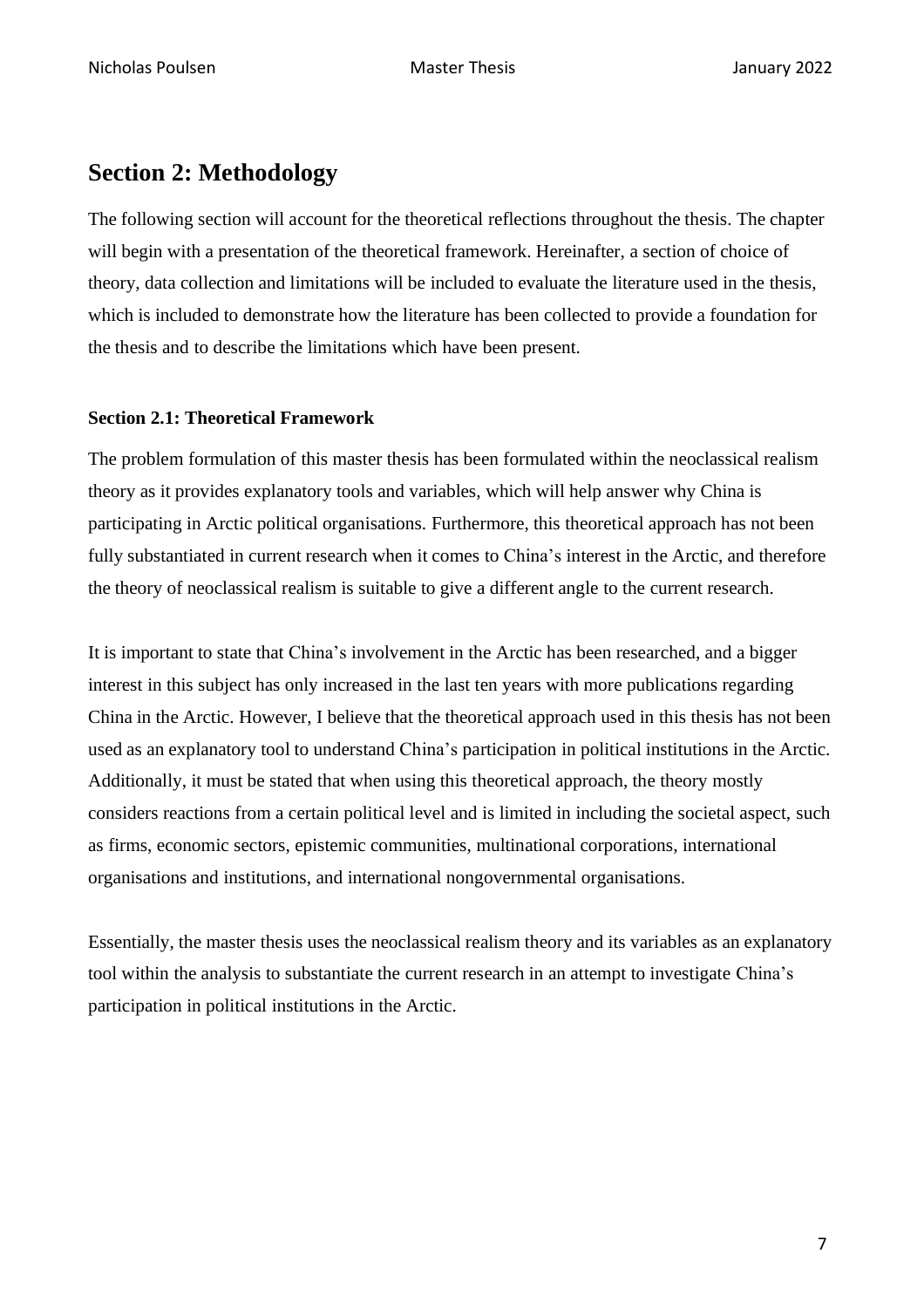### <span id="page-7-0"></span>**Section 2.2: Choice of Theory**

The problem formulation of this master thesis has a realism approach. Thus, the choice of theory used as an explanatory tool in the analysis must also be a realism theory to substantiate the problem formulation. Thus, theoretical approaches which are not within realism do not match this master thesis and has been rejected. However, other theoretical approaches may be able to help to investigate the problem formulation of the master thesis, but the master thesis would then contain different aspects and thus a different analysis, which, perhaps, would not substantiate the research of China's interest in the Arctic. Depending on the theoretical approach, hypothetically, be used in the master thesis, a completely different end-result and master thesis would appear as the different theoretical approaches have various ways of understanding and elements within them to investigate a subject.

Therefore, to best answer the problem formulation of this master thesis, the realism approach has been distinctly best suited. The consideration has therefore been which realism approach would be most appropriate to guide the master thesis in the investigation of China and its participation in political institutions in the Arctic. Several realism theories have been investigated, but the investigated theories had certain limitations or areas of interests that did not coincide with this master thesis, and thus the neoclassical realism theory seemed the best suited in this context to act as a guide in the analysis and substantiate the investigation of the problem formulation.

The neoclassical realist theory contains variables and functions as an explanatory tool, which helps understand China's grand strategy, foreign policy, international outcomes, and structural changes to guide the analysis of the master thesis in the investigation of the problem formulation.

### <span id="page-7-1"></span>**Section 2.3: Choice of Data and Data Collection**

This master thesis contains various sources with different perspectives. Thus, it has been essential to search for literature in a systemic and well-organised manner as the amount of published data is vast. The purpose of the search of the literature has been to identify and be selective of the included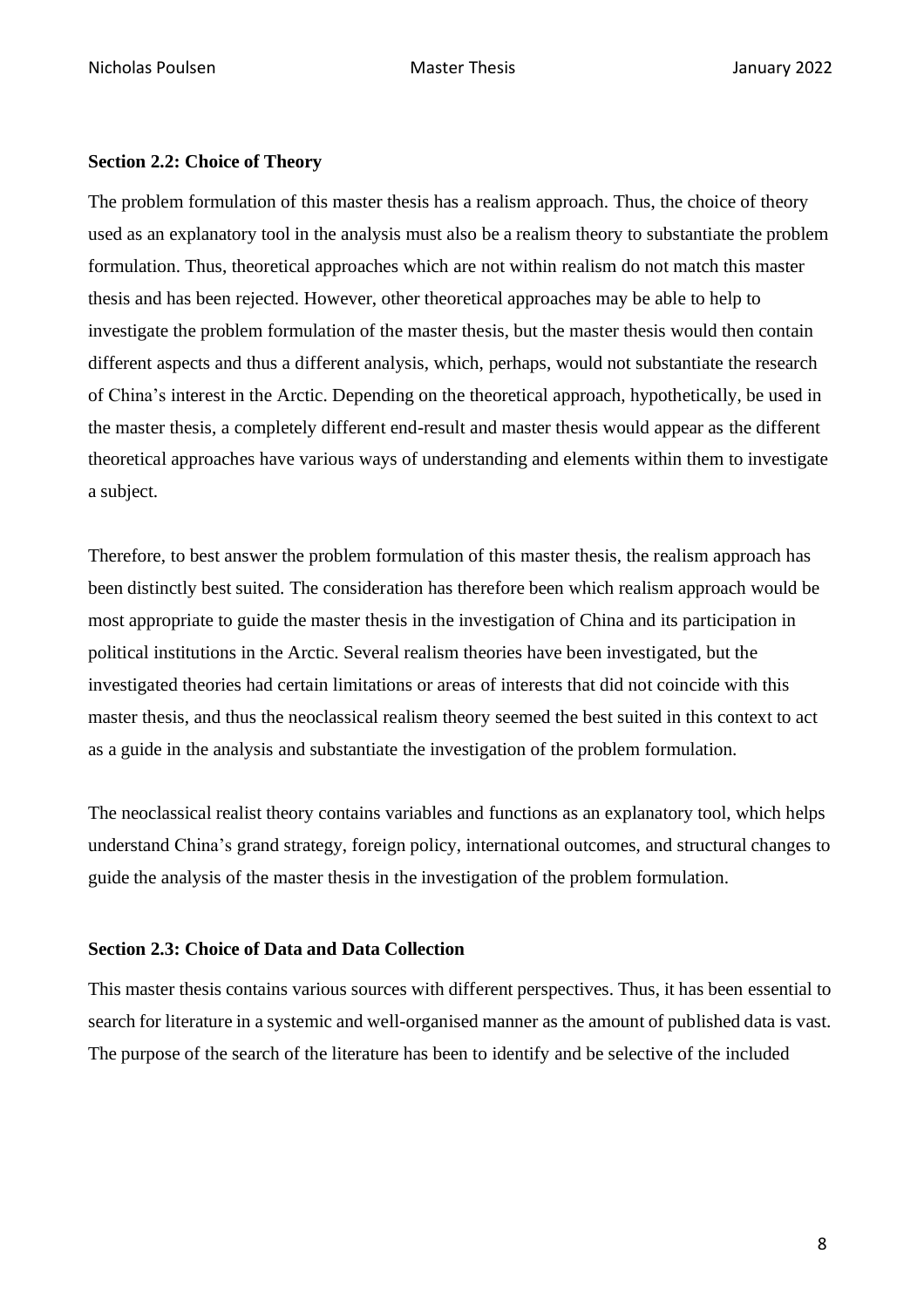data, which has been interpreted as relevant for this thesis. The thesis has attempted to include as much and varied data, to substantiate the investigation. The literature search has primarily been conducted through the various search engines provided by Aalborg University, which is a comprehensive approach to access scientific research in the area. Furthermore, other search engines such as Google Scholar and Google has been included to search for relevant data. The literature search has been conducted systemically with an emphasis on search words like China in the Arctic, Arctic governance, Arctic policy, Arctic white paper. Furthermore, the search for data has been conducted with an emphasis on sources written in English and Danish as there are limitations to my understanding of Chinese, both written and spoken. As the data was collected, an evaluation of each data was conducted to only include relevant data for the thesis. The data included in the thesis has additionally been systemically chain searched to find other relevant sources through its references.

The sources available are often written by Western and Non-Chinese scholars, and a critical approach is needed to be as objective as possible and attempt only to include relevant data without contamination of biased opinions. The sources included in the project are all collected online, and it has therefore been critical to identifying which sources have been relevant and reliable for the thesis.

The thesis will contain official state documents in the form of China's white paper on Arctic policy with the purpose of understanding Chinese official policy and its participation in the Arctic from a Chinese perspective. Furthermore, the project will contain scientific literature concerning China's reasoning to participate in the Arctic and the concerns and opportunities it creates in the region and its actors. The scientific literature will give another dimension to the project, which is not contaminated by political bias related to the subject and help substantiate the investigation of the problem formulation. Additionally, the project will include secondary sources, such as news articles regarding China in the Arctic, though it must be stated that all the sources included can be categorised as secondary sources.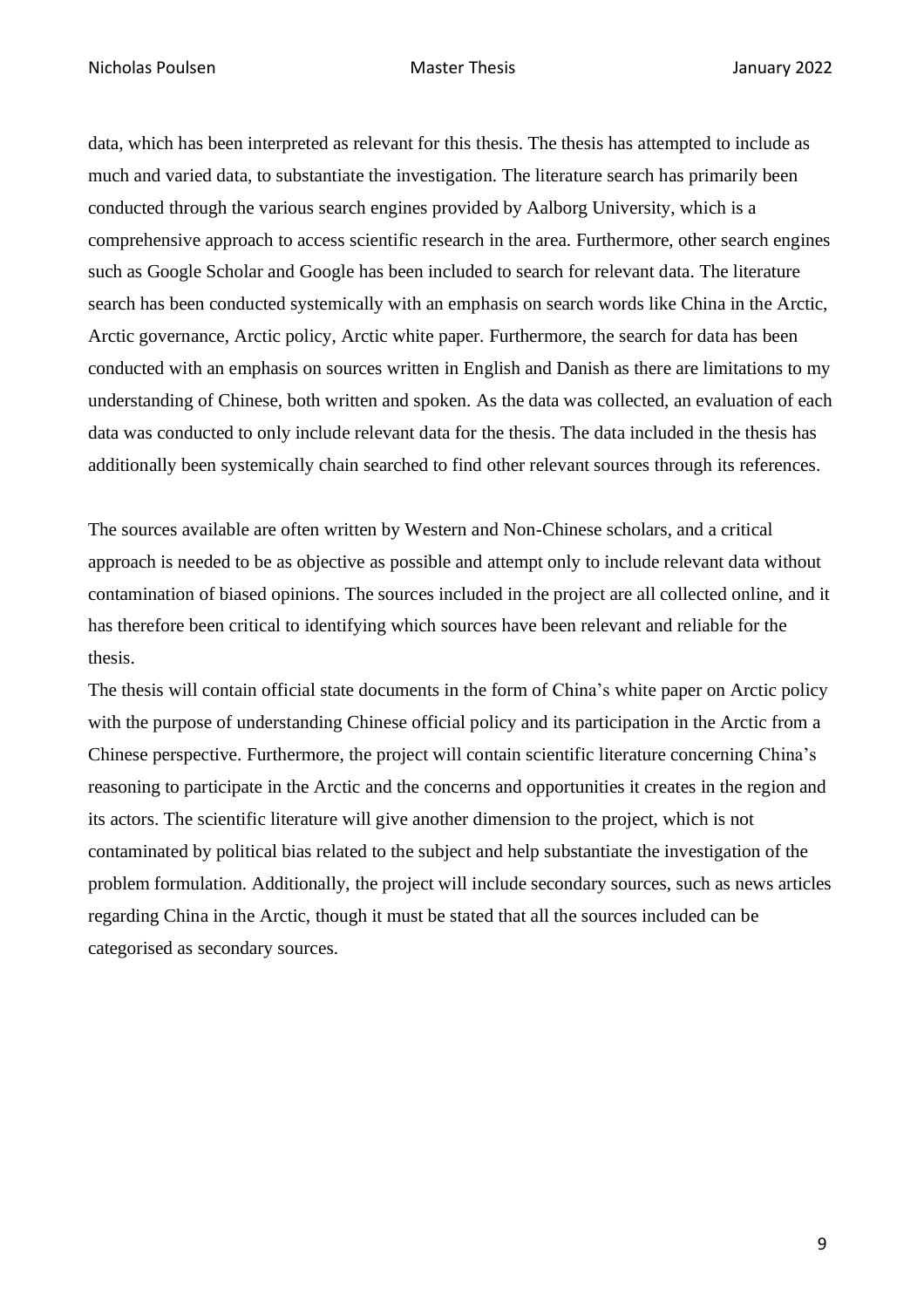### <span id="page-9-0"></span>**Section 2.4: Limitations**

The data included in the master thesis mostly consists of qualitative data, secondary sources, primarily English written sources and a minimum of Danish sources, which is due to limitations of understanding Chinese, both spoken and written, thus restricting the access and understanding of Chinese sources.

However, Chinese sources written in English has been included in the master thesis to include as a comprehensive set of data as possible. Therefore, one must be attentive that the sources are all secondary sources and, in some cases, rely on the translations made, such as the Chinese white paper regarding China's Arctic policy. This creates a natural limitation in access to sources from a Chinese perspective. The issue with limited access to Chinese sources is an incomplete understanding of China's perspective and why they are in the Arctic. Thus it is therefore not possible to fully substantiate the investigation of China's involvement in the Arctic. Essentially, an understanding of China's official policies in the Arctic is based on solely one document – a translation of China's white papers regarding their Arctic policy.

# <span id="page-9-1"></span>**Section 3: Neoclassical Realist Theory**

The following section will contain a presentation of the neoclassical realist theory, which is being used for the analysis of this project. The section will include an explanation of the theory and its variables and how it is used as an explanatory tool to guide the project and its investigation of why China is participating in political institutions in the Arctic. Furthermore, a presentation of limitations to structural realism will be included. Subsequentially, a presentation concerning the critique of the theory will be included.

The neoclassical realist theory was written by Norrin M. Ripsman, Jeffrey W. Taliaferro, and Steven E. Lobell, which they published in 2016. The theory originates from Gideon Rose (1998). The threeauthors have attempted to write a theory to make a case for the neoclassical realist theory of international politics and why it should explain foreign policy, international outcomes, and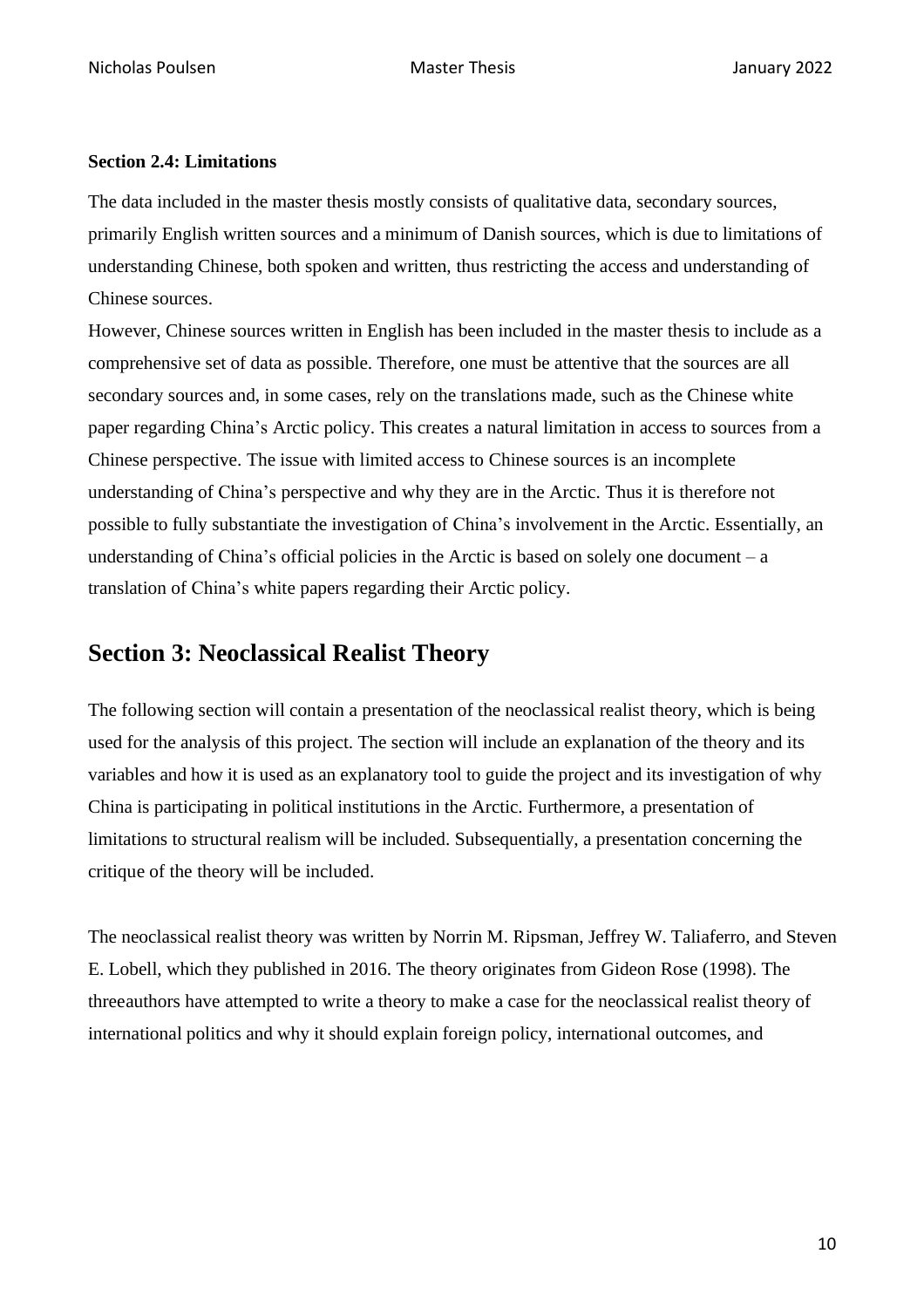structural change. According to the authors, the theory explains political phenomena ranging from short-term crisis decision-making, foreign policy behaviour and patterns of grand strategic adjustment of individual states, to systemic outcomes, and the evolution of the structure of the international system in a comprehensive way, and even better than structural realism, liberalism, or constructivism (Ripsman et al 2016, 1).

The theory states that the strategic choices of states and, in particular, great powers have an important effect on both international outcomes and the structure of the international system. The authors of the theory state,

*(...) if particular great powers fail to balance adequately against rising threats or pursue expansionist policies that provoke others, these choices might have ramifications for the outbreak of war (...) The outcome, such as the defeat or weakening of a great power in war, in turn may affect the structure of the international system (...)"* (Ripsman 2016, 2).

Therefore, the neoclassical realist theory sees it as problematic if one tries to separate the international realm from the realm of crisis decision-making, foreign policy, and grand strategy. The theory states that one must understand the relevance of domestic-level variables to have some causal relevance for the former, being crisis decision-making, foreign policy, grand strategy, international outcomes, and structural change in the international system (Ripsman et al 2016, 2). An example of this was the Soviet Union's introduction of nuclear weapons into Cuba in 1962, which presented a clear and present danger to the United States and its essential survival and restricted the United States' range of options in the given situation. Thus, under the circumstances, international imperatives rather than domestic political considerations limited the range of potential options for the United States. Furthermore, the theory states that the international system rarely provides that level of clarity and certainty, and in most cases, there is room to debate the nature of international threats and opportunities (Ripsman et al 2016, 3). An example of this is the British cabinet in the early to mid-1930s who could debate whether or not Germany and Japan constituted a threat to British interests or, more currently, the United States and its debate of whether or not China constituted a threat to be contained or a potential rival to engage (Ripsman et al 2016, 3).

Additionally, by moderating international pressures, *Innenpolitik* approaches can tell us very limited things about foreign policy and grand strategies of states – primarily in periods with external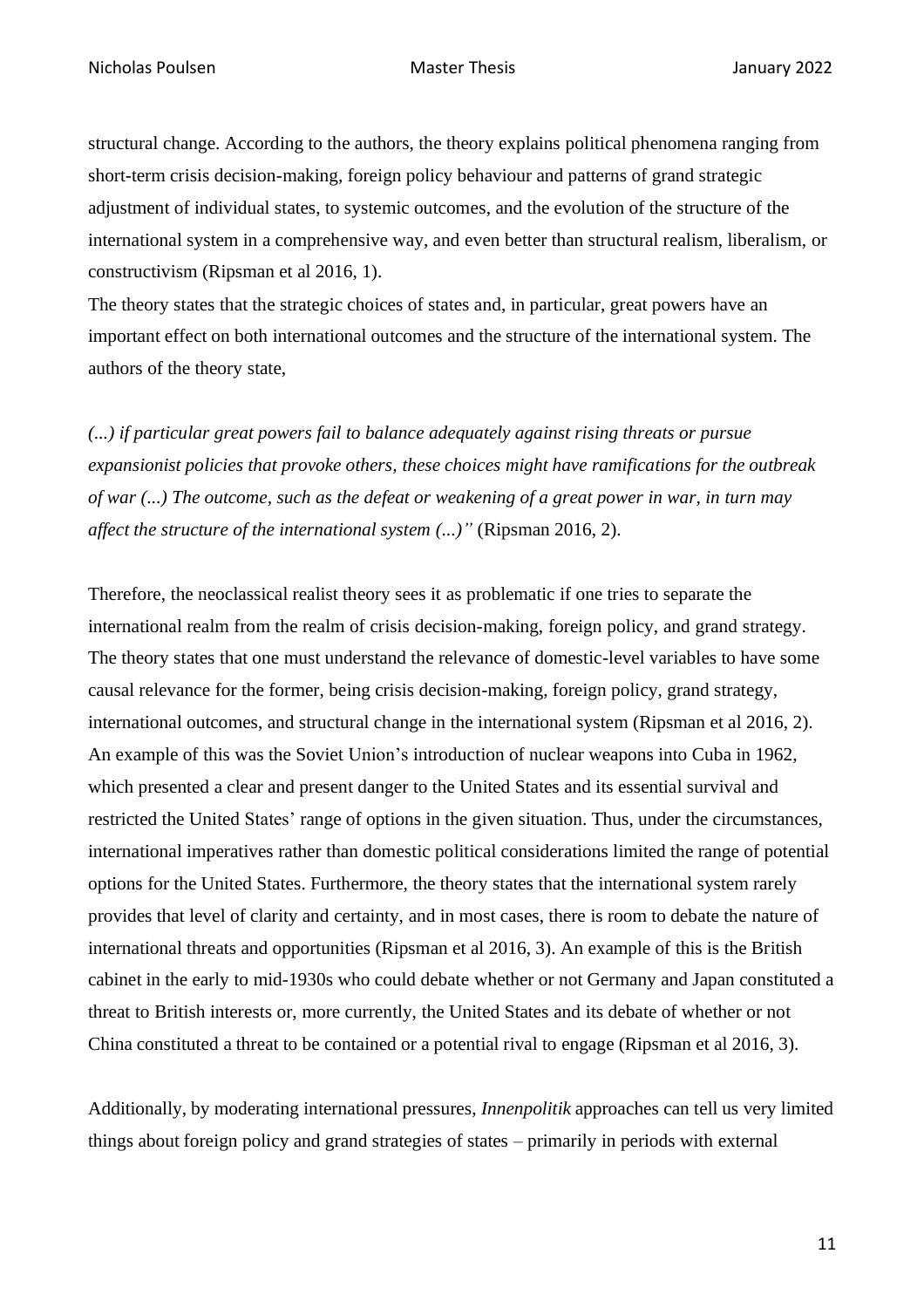challenges. The authors of the theory bring the example of the Argentine president, Leopoldo Galtieri, in 1982, who risked war with Great Britain, who was the United States closest ally. This was done without having support from the Soviet Union, being the other superpower because he thought usurping control of the Falkland Islands could save his government from its economic and political crisis domestically (Ripsman et al 2016, 3). However, the authors of the theory also state that foreign policy and international politics primarily are managed between these opposites without neither domestic nor international pressures dictating the course of events on their own. Therefore, even in the most extreme cases, as mentioned above, neither domestic nor systemic theories were determinative and thus, in the case of the Cuban Missile Crisis in 1962, President John F. Kennedy was completely aware of an insufficient response to the missiles on Cuba would have riled the U.S. Congress and the American people a month before the midterm election (Ripsman et al 2016, 3). The authors, therefore, conclude that *Innenpolitik* and systemic theories alone are insufficient and provide deficient explanations and can only be used in a small range of cases.

The neoclassical realist theory tackles the shortcomings and identifies the consequential variables at different levels of analysis to demonstrate how they can produce multiple outcomes at the levels of foreign policy, grand strategic adjustment, international outcomes, and structural change, thus, being a more prevailing explanatory tool (Ripsman et al 2016, 5).

## Neoclassical Realism

The following section will contain Ripsman et al argument that dependent variables do encompass not only states' foreign policy choices but also international outcomes, which the interaction of these policy choices produces and the systemic structure itself, which is sometimes affected by international outcomes.

Previously, Ripsman et al have stated that neoclassical realism was an approach to the study of foreign policy and grand strategy, but not an approach to international politics. They stated that neoclassical realism was a theory of foreign policy, as it explains how states construct policy responses to international circumstances (Ripsman et al 2016, chapter 4, 2). Ripsman et al argue that neoclassical realism has explanatory possibilities on international politics in contrast to Kenneth Waltz and his distinction between foreign policy and international politics (Ripsman et al 2016, chapter 4, 2).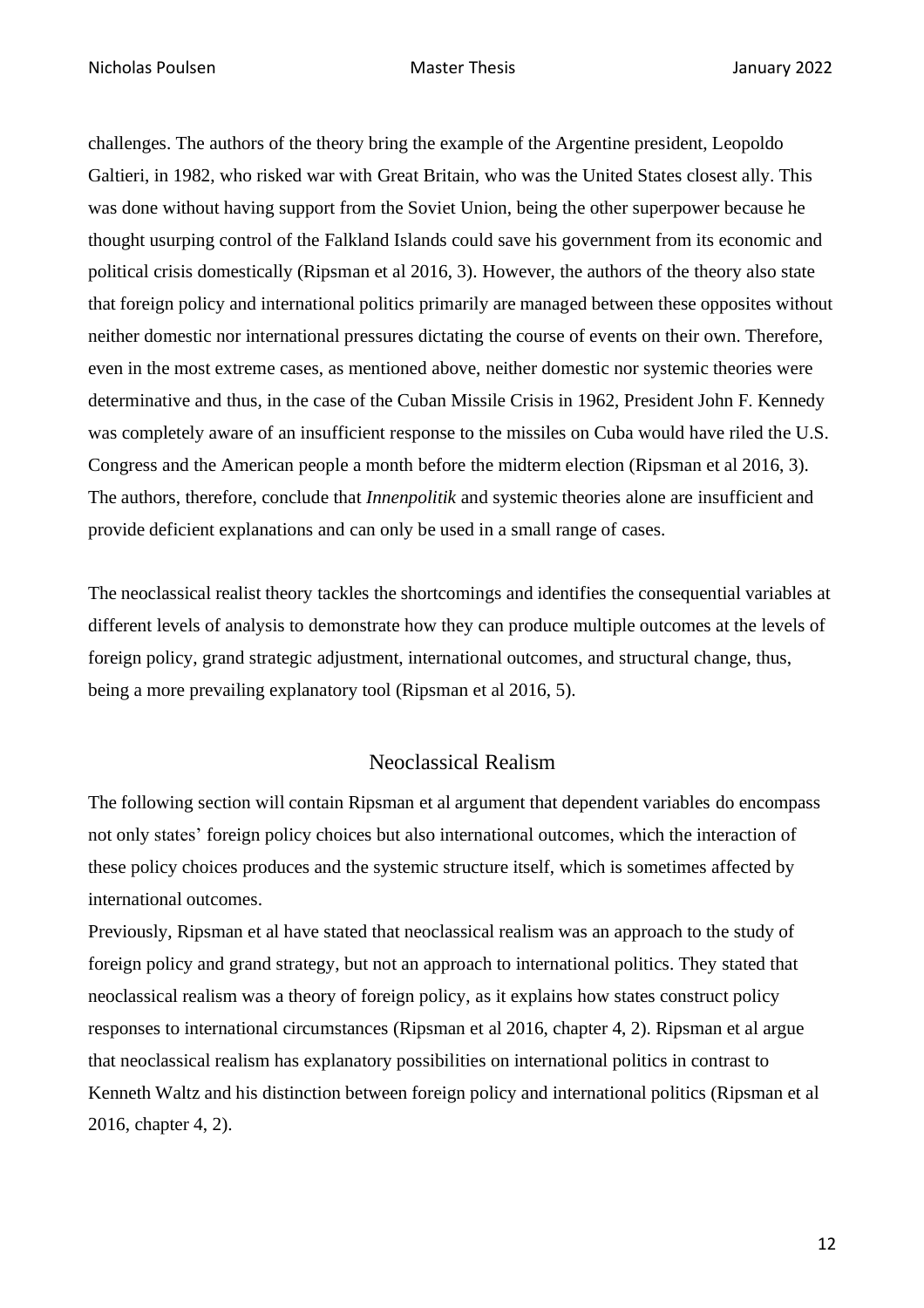#### <span id="page-12-0"></span>**Section 3.1: The Systemic Independent Variable**

The authors describe the neoclassical realism concept of the international system and the constraints and opportunities it presents to states as an understanding of the international system as territorial states as the primary units in the international system. This is not to undermine the importance of a range of actors, like individual firms, economic sectors, epistemic communities, multinational corporations, international organisations and institutions, terrorist networks, transnational criminal organisations, and international nongovernmental organisations, who are operating in the international system. However, the author's concept of the international system is mostly statecentric, especially great powers being the most important actors within the international system (Ripsman et al 2016, chapter 2, 2-3). The authors argue that each of the aforementioned actors can only achieve important objectives internationally when supported by powerful states. For example, the United Nations struggles in resolving interstate or domestic conflicts if a veto-holding permanent member of the Security Council disagree (Ripsman et al 2016, chapter 2, 3). The authors agree with Kenneth Waltz and his concept of the international-political system in the way that they believe that the international-political system is similar to economic markets as being coaction of self-regarding units. The international structures are defined in political units of an era, being city-states, empires, or nations. Structure emerges from the coexistence of states, and no state will be in this structure if the structure is constraint. Thus, the international political system starts as individualists are spontaneously generated and unintended (Ripsman et al 2016, chapter 2, 3). Furthermore, the international-political system and its units can only be built up by either a hierarchy or anarchy. Hierarchy means that units are subordinate to a single unit, which acts as the central author. Otherwise, it is anarchic (Ripsman et al 2016, chapter 2, 5). However, the neoclassical realist approach has a broader understanding of the system. Neoclassical realism argues that there are systemic, but not structural, factors that not only affect the ability and willingness of units to interact but determine what types of levels of interaction are possible and desired (Ripsman et al 2016, chapter 2, 6). The level of interaction is argued as structural modifiers, which is a class of material variables at the level of the international system or regional subsystem, but not structural as this would include geography, rates of technological diffusion, and the offence-defence balance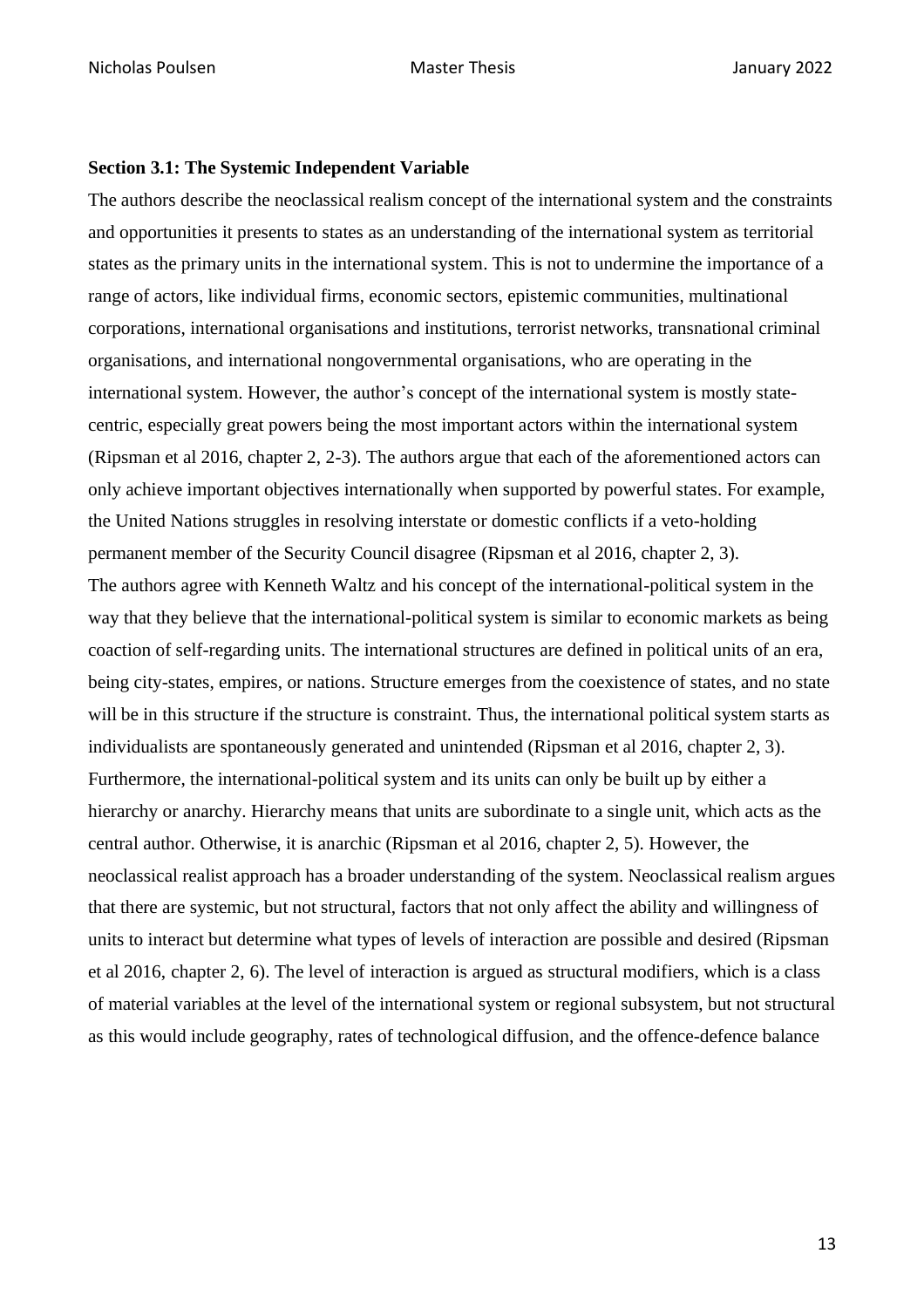in military technologies. Furthermore, the authors argue that structural modifiers do not affect the behaviour of all states in the system (Ripsman et al 2016, chapter 2, 7).

Therefore, the structure of the international system and structural modifiers shapes the possible strategies which a state can pursue, and the relative distribution of power and power trends are explanatory variables in the neoclassical realist theory and are conditioned by structural modifiers, for example, technology and geography (Ripsman et al 2016, chapter 2, 8). In relation to what power is and how it is measured, it is still discussed what constitutes power. However, neoclassical realism uses different measurements or indicators of a state's material capabilities. The common measurement includes gross domestic product (GDP), military spending, the size of the military capabilities, military research and development, size of the population,

demographic trends within the population, access to natural resources, size of state territory. However, the most important thing is how a state transfers material resources into national power (Ripsman et al 2016, chapter 2, 9).

Additionally, neoclassical realism points at *clarity* as being a key systemic variable contrary to structural realism to understand national foreign policy choices and international outcomes. Clarity has three components being 1) the degree of threats and opportunities, 2) whether the system provides information about potential threats and opportunities, 3) whether optimal policy options stand out or not (Ripsman et al 2016, chapter 2, 10). The authors argue that clarity is a key systemic variable in the neoclassical realist analyses. With the knowledge of clarity about the nature of threats and opportunities that a state faces, the expected timeframe for when it is expected to manifest, and the optimal policy response, the variance in policy choices should be low. In contrast, if there is less clarity, then there is greater room for certain leaders, parties, and states to pursue certain solutions, which is based on preference, interests, or strategic cultures (Ripsman et al 2016, chapter 2, 13).

Neoclassical realism theory also states that another key variable is the nature of a *state's strategic environment*, as it relates to the scope of information that the system provides. This is dependent on the imminent threat or opportunity, and the more dangerous the threat or tempting the opportunity decides a states' strategic environment and how restrictive or permissive it is. However, the permissiveness or restrictiveness is not only related to the polarity of the international system as all distributions of power can be either permissive or restrictive (Ripsman et al 2016, chapter 2, 15).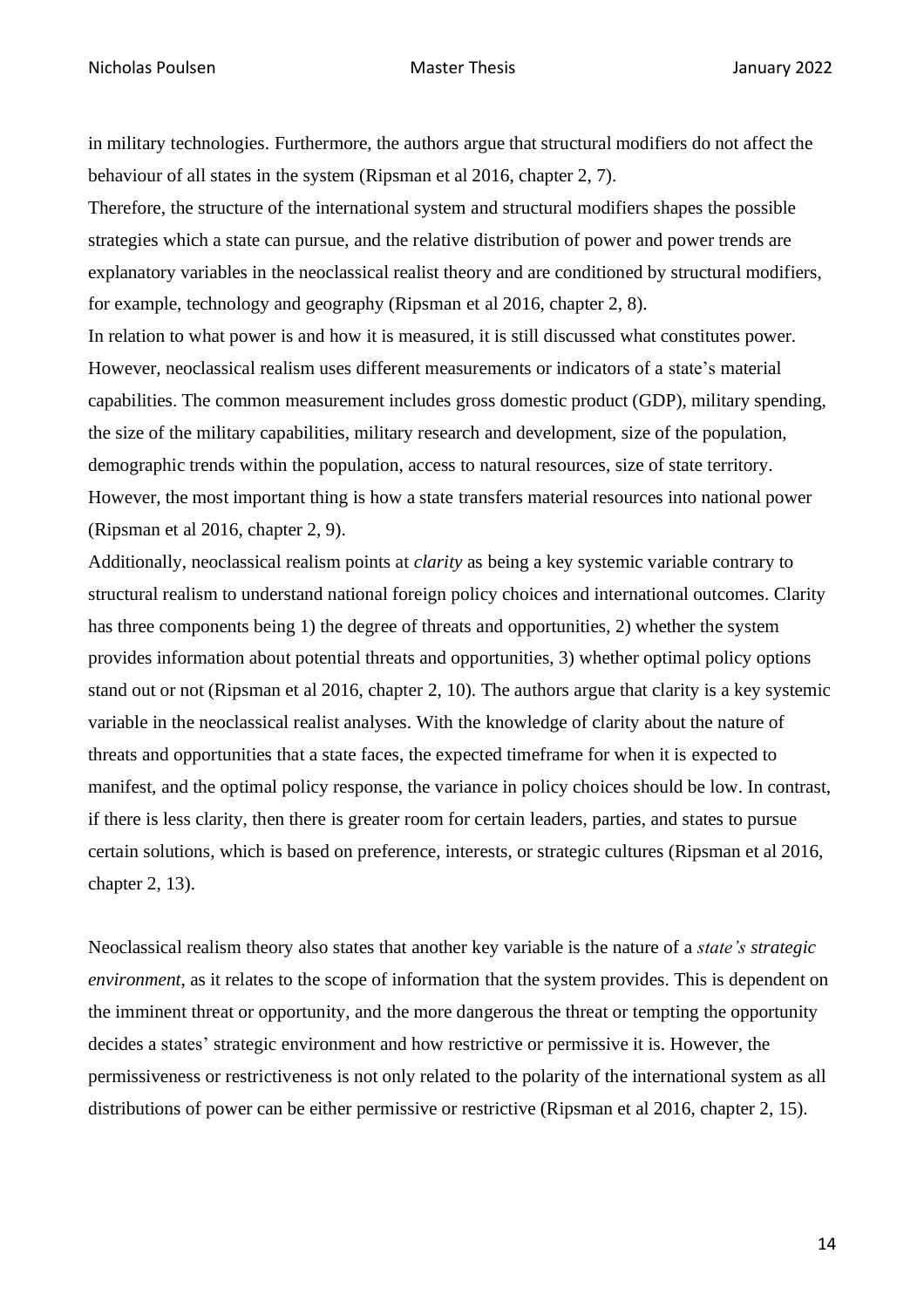Thus, the neoclassical realism theory on international systems states that every state's external behaviour is, first and foremost, shaped by its power and position in the international system and by its relative share of material capabilities. Structure and structural modifiers set the boundaries for the strategic choices of the states and the possible international outcomes. Additionally, the restrictiveness or permissiveness of states' strategic environment is another explanatory variable for neoclassical realism (Ripsman et al 2016, chapter 2, 18).

#### <span id="page-14-0"></span>**Section 3.2: The Domestic-level Intervening Variable**

The authors state that neoclassical realism contains a range of unit-level intervening variables. The four most important intervening variables are 1) leader images, 2) strategic culture, 3) domestic institutions, and 4) state-society relations. These variables contain psychological and bureaucratic/organisational, societal, and institutional models, which is reflected in foreign policy analysis (Ripsman et al 2016, chapter 3, 1). The authors state that neoclassical realism separates from structural realism in the way that neoclassical realism includes domestic intervening variables as a reason why states respond to the international systemic pressure (Ripsman et al 2016, chapter 3, 1).

The unit-level intervening variables help to understand the interactions within and between decision-makers and society, and the processes and mechanisms to how foreign policy is formulated and how they can potentially affect a state' foreign policy responses – especially under the conditions of a permissive strategic environment.

The first unit-level intervening variable is *leader images*. The authors state that all people have core values, beliefs, and images that guide their interaction and understanding of the world (Ripsman et al 2016, chapter 3, 4). Therefore, in this case, leaders react differently to international challenges and opportunities based on their image and perception of external stimuli (Ripsman et al 2016, chapter 3, 4). Additionally, a leader's personality and character can influence a state's response to external stimuli. An example of this is how Adolf Hitler had an enormous impact on Germany's strategic choices being made with him in charge (Ripsman et al 2016, chapter 3, 5). Thus, it is important, according to the authors of the neoclassical realism theory, to understand the character and psychological make-up of a state's political leaders as they are a critical intervening variable and can influence the response to systemic pressures (Ripsman et al 2016, chapter 3, 5). Furthermore, a leader has an operational code, which is a master belief helping understand information and is a guide to making decisions. The master belief is based on 1) philosophical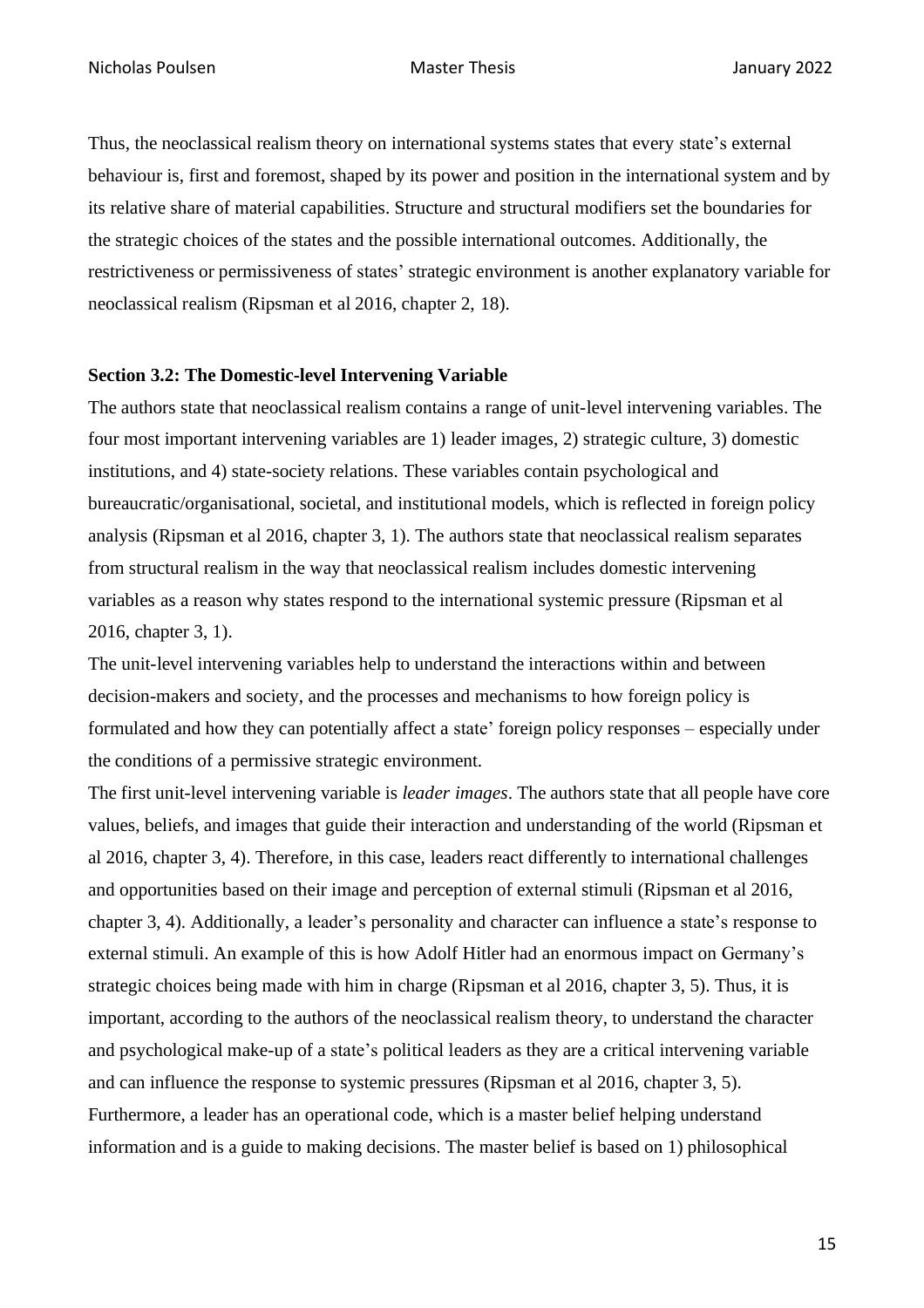beliefs about politics, 2) instrumental beliefs about the most appropriate strategy to achieve one's interest, and 3) images of one's enemy and oneself (Ripsman et al 2016, chapter 3, 5). The second unit-level intervening variable is a *state' strategic culture*. The strategic culture can influence a state' perception and adaption to systemic stimuli and structural shifts in material capability (Ripsman et al 2016, chapter 3, 6). Hence, strategic culture shapes the strategic understanding of political leaders, societal elites, and the general public. A state' socialisation is the rules and norms of said state and is deeply engrained in a state' behaviour and freedom of action as the socialisation dictates what acceptable and unacceptable strategic choices are. Therefore, if two democratic states have a dispute, they both use their norms and rules in conflict situations to resolve their differences without the expectation of the use of violence (Ripsman et al 2016, chapter 3, 7). Radical changes in a state' norms and rules such as western Germany post-World War II can change and completely remake their strategic culture and western Germany would therefore have trouble adopting assertive foreign policies. Contrary to this, is a nationalist culture, which promotes personal sacrifices in the support of the state, and can, eventually, help mobilise resources to strengthen national security policies (Ripsman et al 2016, chapter 3, 8).

The third unit-level intervening variable is *state-society relations*. The authors define this as the character of interactions between the central institutions of the state and various economic or societal groups. The interactions between the state and society can determine whether a leader can have the power to extract, mobilise, and use the power of the nation (Ripsman et al 2016, chapter 3, 8). Thus, it is important to have mechanisms to resolve disputes and differences between state and society as good relations between the two can serve to reinforce policymaking as the state will have relatively free mobility to enact policy. Contrary to this, if the relations between state and society is disharmonic, it will make policy-making troublesome and result in policies that satisfy domestic interests instead of international ones. According to the authors, state-society relations can have a severe impact on the strategic behaviour of a state (Ripsman et al 2016, chapter 3, 9-10).

The fourth and last unit-level intervening variable is *domestic political institutions*. Formal institutions, organisational routines and processes, and bureaucratic oversight, which is often established by constitutional provisions with specified rules and regulations set the broad parameters where domestic competition over policy can happen (Ripsman et al 2016, chapter 3, 11). The authors argue that structural obstacles as a division of powers, checks and balances, and public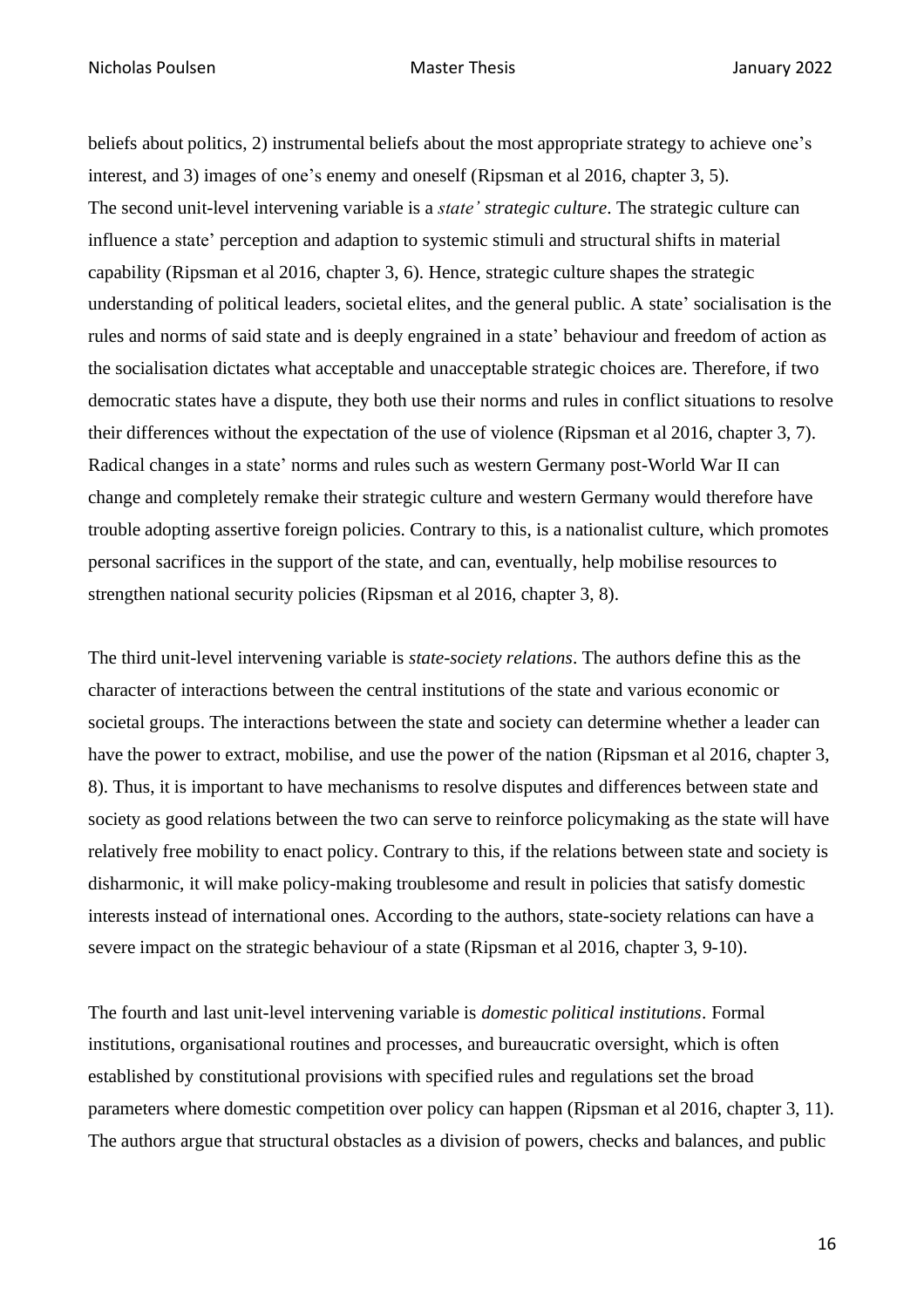support is present to limit democratic leaders and make it difficult for a leader to go to war (Ripsman et al 2016, chapter 3, 12). However, every state has their variation in which institutions provide checks and balances and the most important institutional rules are related to the autonomy of the leaders and the relationship to the legislature and bureaucracy (Ripsman et al 2016, chapter 3, 13).

The four unit-level intervening variables specify their impacts and responses, and the likely outcome of these variables to systemic pressures.

### <span id="page-16-0"></span>**Section 3.3: The Range of Dependable Variables**

The authors argue that neoclassical realism has the tools to explain short-term policy choices that states make as a response to particular challenges and opportunities provided by the international system. Thus, neoclassical realism can enlighten the processes of *policy planning and grand strategic adjustment* which states try to navigate with expected power shifts and future threats and opportunities (Ripsman et al 2016, chapter 4, 2). Furthermore, it is argued that over time grand strategic choices can affect relative power and international outcomes, and possibly redesign the structure of the international system. Additionally, they argue that the dependent variable for neoclassical realism varies according to the time frame (Ripsman et al 2016, chapter 4, 3). In a short-term timeframe, defined in days, weeks and months, states use fixed international circumstances. As a change of power is highly unlikely to happen in such a small timeframe, policymaking consists of navigating internal balancing, being the given power distribution without being able to increase economic development, expanding the military power or technologies. Thus, this limited timeframe is restricted to crisis decision-making and policy responses to unexpected events (Ripsman et al 2016, chapter 4, 3). An example of this is the American decision-making during the Cuban Missile Crisis in 1962 when the Soviet Union had secretly deployed missiles in Cuba. President John F. Kennedy and his administration immediately had to prepare themselves to match the potential Soviet threat (Ripsman et al 2016, chapter 4, 3).

In a short-to-medium term, defined in terms of months and years, but not decades, policymaking is more progressive and not so responsive to fixed conditions and imperatives. Therefore, policymakers are engaging in strategic planning or attempting to construct grand strategy (Ripsman et al 2016, chapter 4, 3). The purpose is for a state to look further than current events to anticipate future events and how to engage with them and, therefore, it is the goal of state policymakers to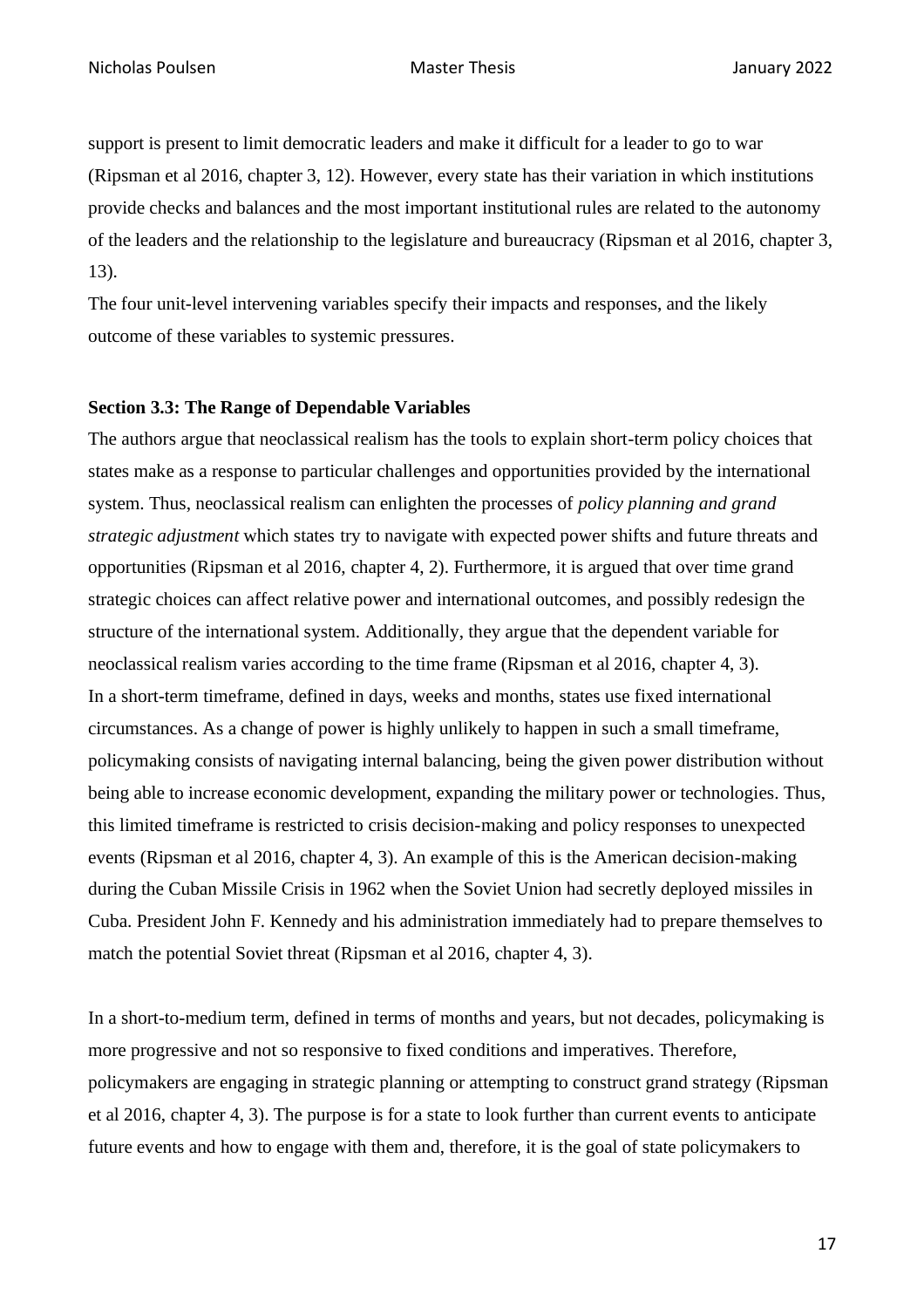formulate a national grand strategy as a guideline to help the state navigate both expected and unexpected future crises, challenges, and opportunities, as well as potential power shifts (Ripsman et al 2016, chapter 4, 4).

The short-to-medium timeframe also considers specific material, political, and ideological objectives of the state. A national grand strategy gives the state and its policymakers an overview of the means and resources it can use to reach its policy goals and potentially plan for economic growth, improvement of its military capabilities or technological/ scientific development. Additionally, states can work with foreign powers and establish alliances to strengthen further partnerships between the different armed forces (Ripsman et al 2016, chapter 4, 4). Thus, neoclassical realism can be used as an explanatory tool to describe the grand strategic choices, which is been made by states, both actual and potential, and the expected international distribution of power. The specific goal of a state is determined by several unit-level factors when it comes to power distribution and its strategies such as ideological priorities, societal pressures, and the states' ability to authorise and finance the policy (Ripsman et al 2016, chapter 4, 4).

The medium-to-longer timeframe is defined in years and decades. This timeframe allows strategic choices to interact and have an impact on the international systemic outcomes, which is observable political phenomena as a result of the collaboration and interactions of the strategies being chased by two or more actors (Ripsman et al 2016, chapter 4,4). Hence, the outcome of great power war or peace will be determined not only by the distribution of power in the international system but also, the strategic choices which states pursue. An example of this is World War II, which was initiated by leaders of Germany, Great Britain, the Soviet Union, the United States, Japan, and Italy between May 1940 and December 1941, which connected two wars on different continents into one world conflict (Ripsman et al 2016, chapter 4, 4). Systemic war can be caused by the overextension of some states, leaving no alternative to other states, but to balance aggressively, though more careful strategies would lead to relative systemic stability. Therefore, great powers with strategies of reassurance can, potentially, inspire other great powers to respond to power shifts with restraint, resulting in stability. In contrast, strategies of under balancing when faced with a rising revisionist power can, potentially, result in empire or systemic war (Ripsman et al 2016, chapter 4, 5). Additionally, the international economy will be an open system with interdependence or a closed system with self-sufficiency, which will depend on not only structural considerations but also the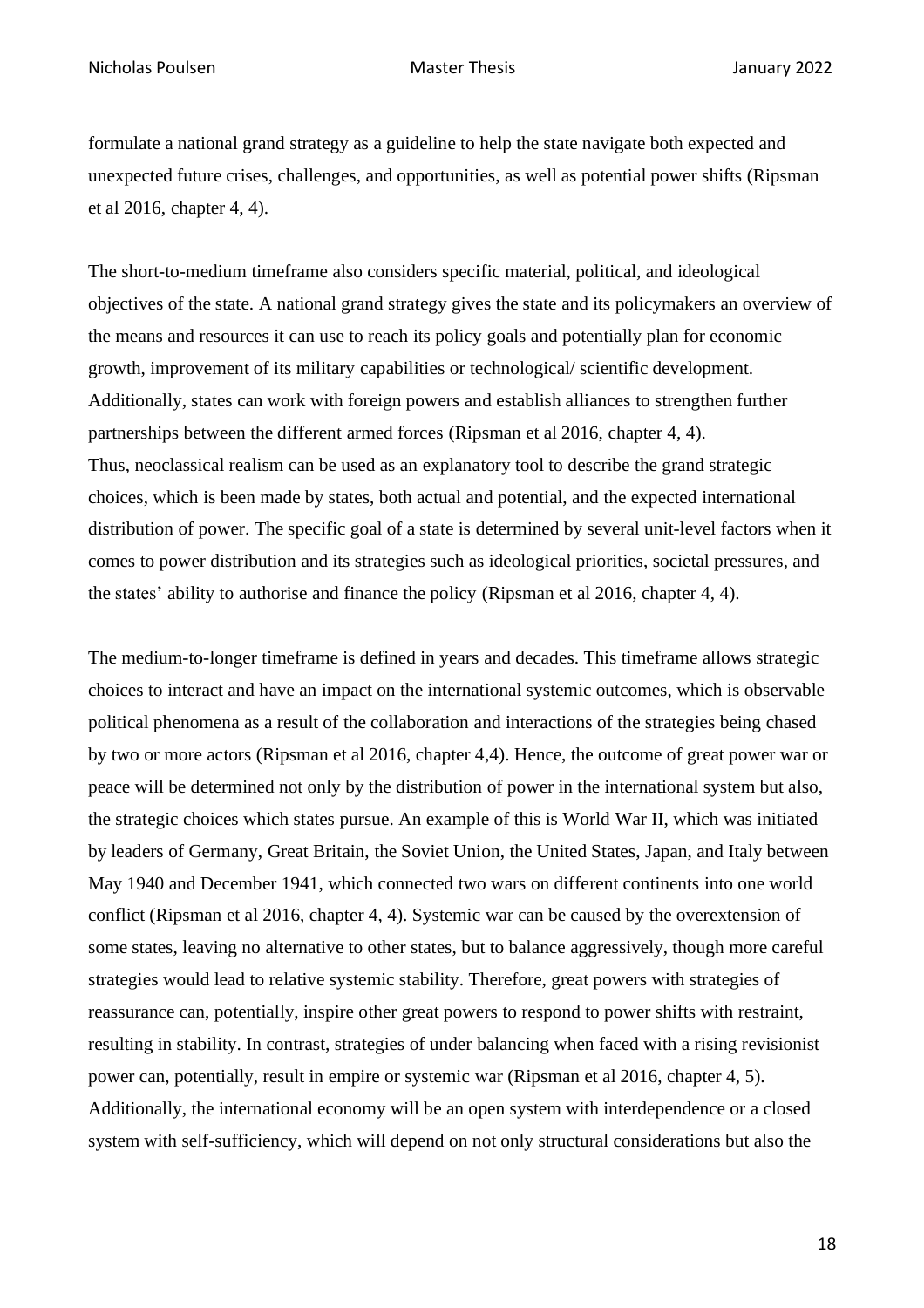balance of domestic interests among the powers and if their governments expect more through free trade or protectionism. Thus, the systemic outcome is not simply incidental or predicted by the international structure. Structure interacts with the grand strategies of great powers, which again is influenced by unit-level factors to produce outcomes. The neoclassical realism theory should provide a better explanation and predictions of international outcomes when compared to a strictly systemic theory (Ripsman et al 2016, chapter 4, 5).

Furthermore, the authors argue that over the longer term, meaning decades, international outcomes and the policies and grand strategies of the principal units can reshape the international structure. Systemic outcomes can change the systemic structure by weakening existing great powers or even creating new great powers. This is apparent in major power wars such as World War II where the collapse of the great powers Great Britain, Germany, France, and Japan empowered the rise of the United States and the Soviet Union resulting in a multipolar international system. If a state's strategic choice influences the systemic outcome it can also result in structural changes (Ripsman et al 2016, chapter 4, 5).

Change in the international system is primarily caused by the differential growth rates of great powers, and these growth rates are determined by strategic economic and political choices made by states over time as part of their foreign policy and grand strategic planning. Thus, structural change has its origins in investment decisions of great powers, decisions to pursue a grand strategy of restraint or an overextension, particular domestic constraints, and opportunities of certain great powers (Ripsman et al 2016, chapter 4, 6). An example of this is China's ascent to become a great power based on Deng Xiaoping's decision in the late 1970s and early 1980s to modernise and restructure the Chinese economy. The authors of neoclassical realism argue that a theory of international politics does not consider the grand strategies of great powers and is therefore static. The neoclassical realist approach considers how the structure interacts with the strategic choices and domestic political constraints of the principal units of the international system, which results in a dynamic approach to explaining international politics as they argue that one must consider grand strategies of great powers and their domestic political and economic constraints to explain international outcomes (Ripsman et al 2016, chapter 4, 6).

Neoclassical realism and its scope of focus expand with time. The short-to-medium timeframe is an approach to study foreign policy and grand strategy, while the medium-to-long timeframe is an approach to study international politics. It takes time for the grand strategic choices to manifest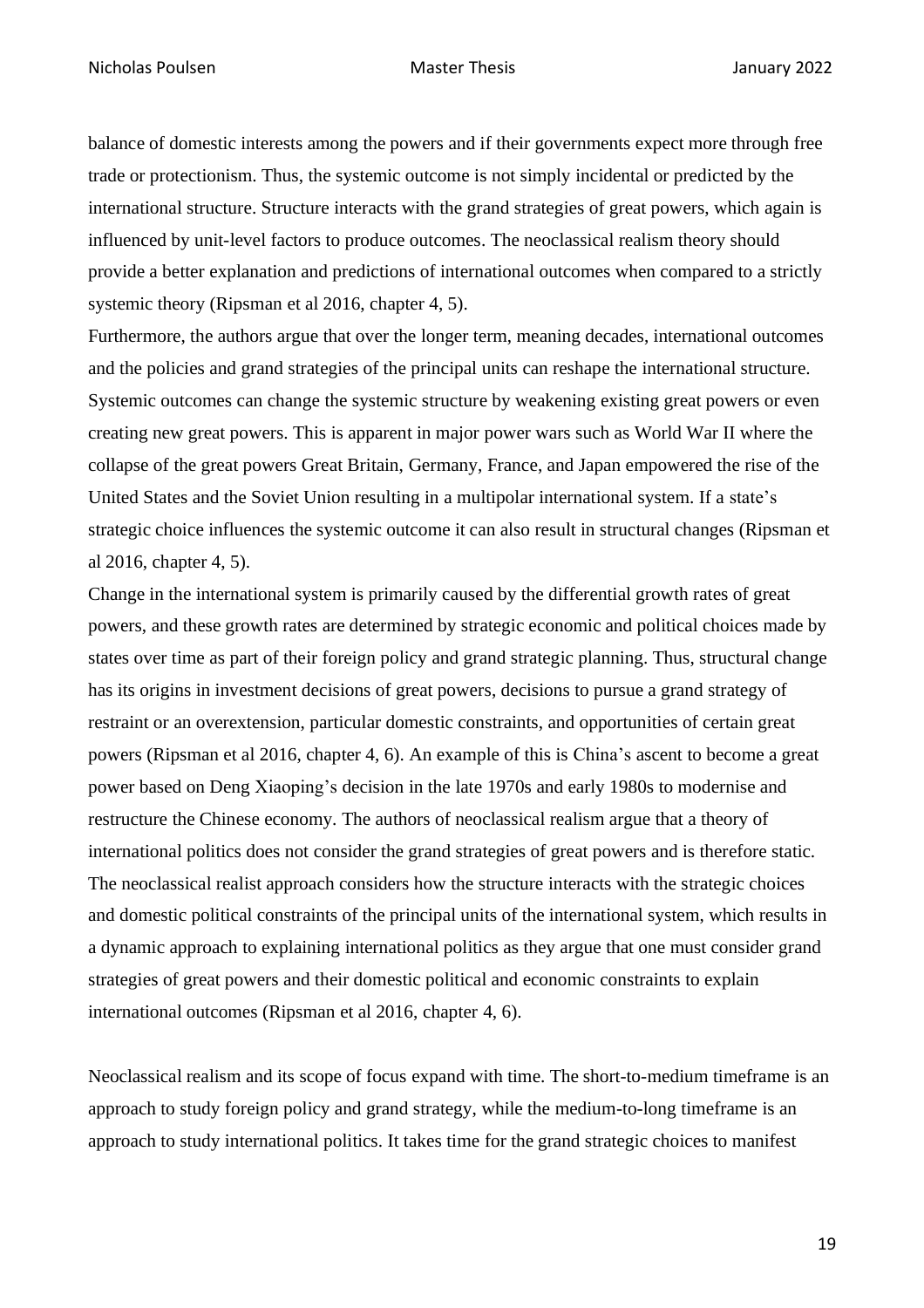themselves and affect the grand strategies of others to determine systemic outcomes. Furthermore, it takes even longer for systemic outcomes to reshape the international structure (Ripsman et al 2016, chapter 4, 7).

### <span id="page-19-0"></span>**Section 3.4: Neoclassical Realist Theory and The Limitations of Structural Realism**

The following section will substantiate the limitations of structural realism and how Ripsman et al and the theory of neoclassical realism approach to foreign policy and international politics, which is the primacy of the international system as an extension to structural realism.

Ripsman, Lobell, and Taliaferro discuss how their neoclassical realist theory is an improvement to structural realism when it comes to explaining foreign policy and grand strategic responses of states to external challenges and opportunities. The authors argue that neoclassical realism is a logical extension of the realist tradition and not a unique theory. The theory is created as a response to the limitations of structural realism, which has been identified both by realists and critics of realism. Ripsman et al state that neoclassical realists construct their foreign security policies with an eye to the threats and opportunities that appear in the international system, which shape each states' policy options (Ripsman et al 2016, chapter 1, 3-4). As their survival is at stake if they cannot secure themselves properly in an anarchic international system, which can, ultimately, result in defeat in war. Thus, the incentives are high for states to focus on external stimuli and build foreign policies to respond appropriately (Ripsman et al 2016, chapter 1, 4).

Furthermore, the structural realist model has limitations when it comes to 1) the ability of leaders to perceive systemic stimuli correctly, 2) the lack of clarity in the international system, 3) the problem of rationality and 4) the difficulty of mobilising domestic resources (Ripsman et al 2016, chapter 1, 3).

Firstly, state leaders do not always perceive systemic stimuli correctly as leaders are only human and can make mistakes when it comes to understanding information, calculations of their relative power, the options they have available, and the consequences of their actions (Ripsman et al 2016, chapter 1, 4). Thus, Ripsman, Lobell, and Taliaferro argue that a state's national security behaviour may have to do with a leader's personality, beliefs, and images more so than objective systemic constraints and opportunities (Ripsman et al 2016, chapter 1, 4).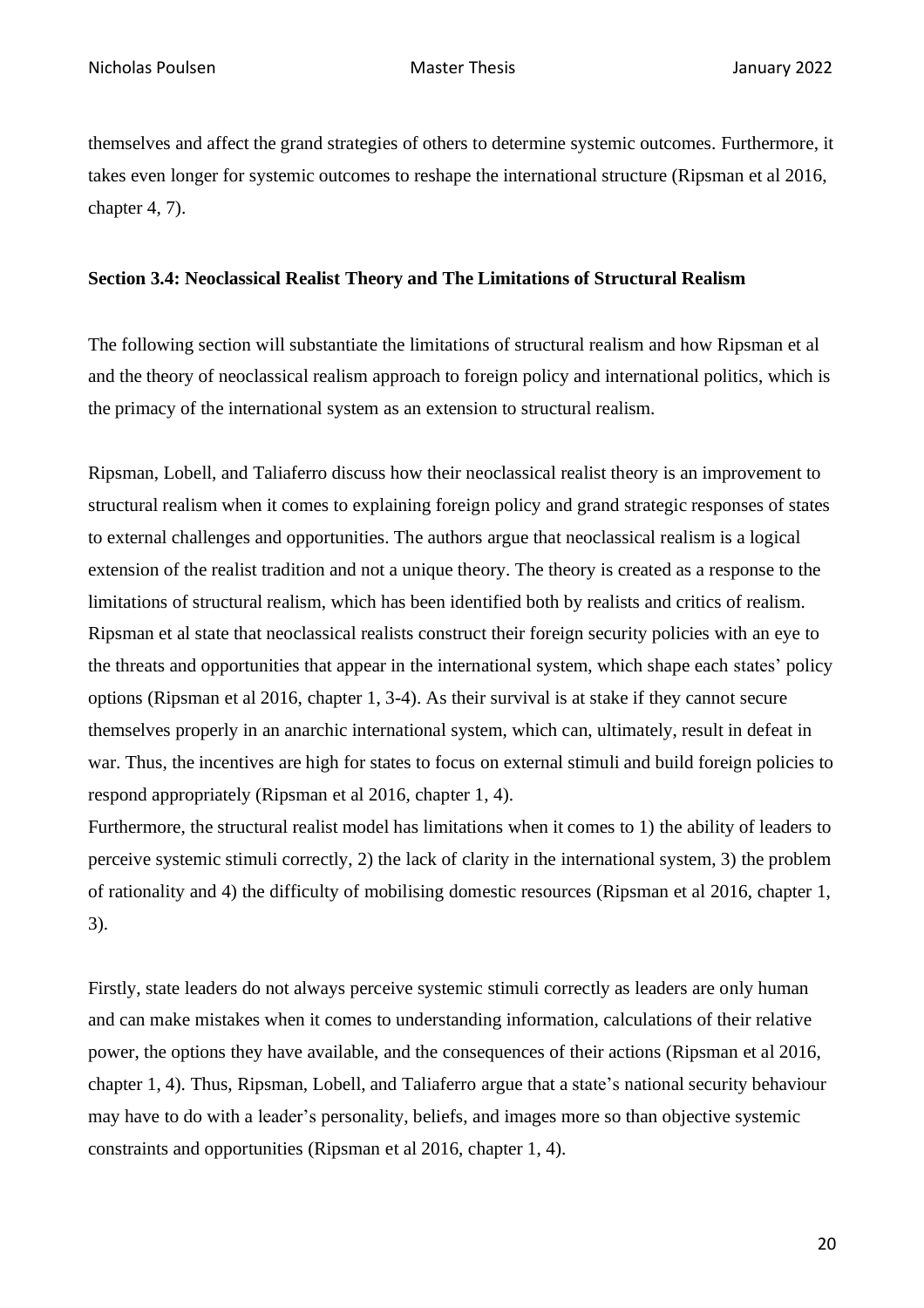Nicholas Poulsen Master Thesis January 2022

Secondly, the international system does not always have clear signals about threats and opportunities. An example of this is the British leaders in the 19th century was unsure of whether the rise of American power and dominance in the Caribbean Sea was a threat was to be resisted or an opportunity for Great Britain (Ripsman et al 2016, chapter 1, 5). The authors state that if the international system can only sometimes provide enough clear information, then a broad range of foreign policy choices and international political outcomes must be outside the view of structural theory in international politics (Ripsman et al 2016, chapter 1, 5).

Thirdly, the implicit assumption of rationality is a limitation to structural realism. The authors state that leaders do not always respond rationally to systemic stimuli and may make irrational decisions that could lead to policy responses contrary to systemic imperatives (Ripsman et al 2016, chapter 1, 5). This is due to the possible limitations of a leader to process the information being provided and might result in a leader failing to identify the range of policy alternatives and make the best possible decision or even becoming numb and not deciding at all. Thus, irrationality is difficult for structural theories to cope with as it requires states to respond to international imperatives to meet external conditions (Ripsman et al 2016, chapter 1, 6).

Finally, the structural realism assumption that states are functionally alike in core functions and act as a unitary rational actor responding to systemic pressures in a fluid manner (Ripsman et al 2016, chapter 1, 6). The structural realists ignore domestic political/economic circumstances and the fact that states cannot always mobilise domestic resources to respond to systemic imperatives. An example of this is the U.S. president Franklin D. Roosevelt who could not provide sufficient support to Great Britain and France against Nazi Germany as he was impeded by his political opposition in the U.S. Congress (Ripsman et al 2016, chapter 1, 7). Thus, a theory of international politics must consider the possibilities of a states' response to the international system and be able to understand individual states based on their policymaking environments (Ripsman et al 2016, chapter 1, 7).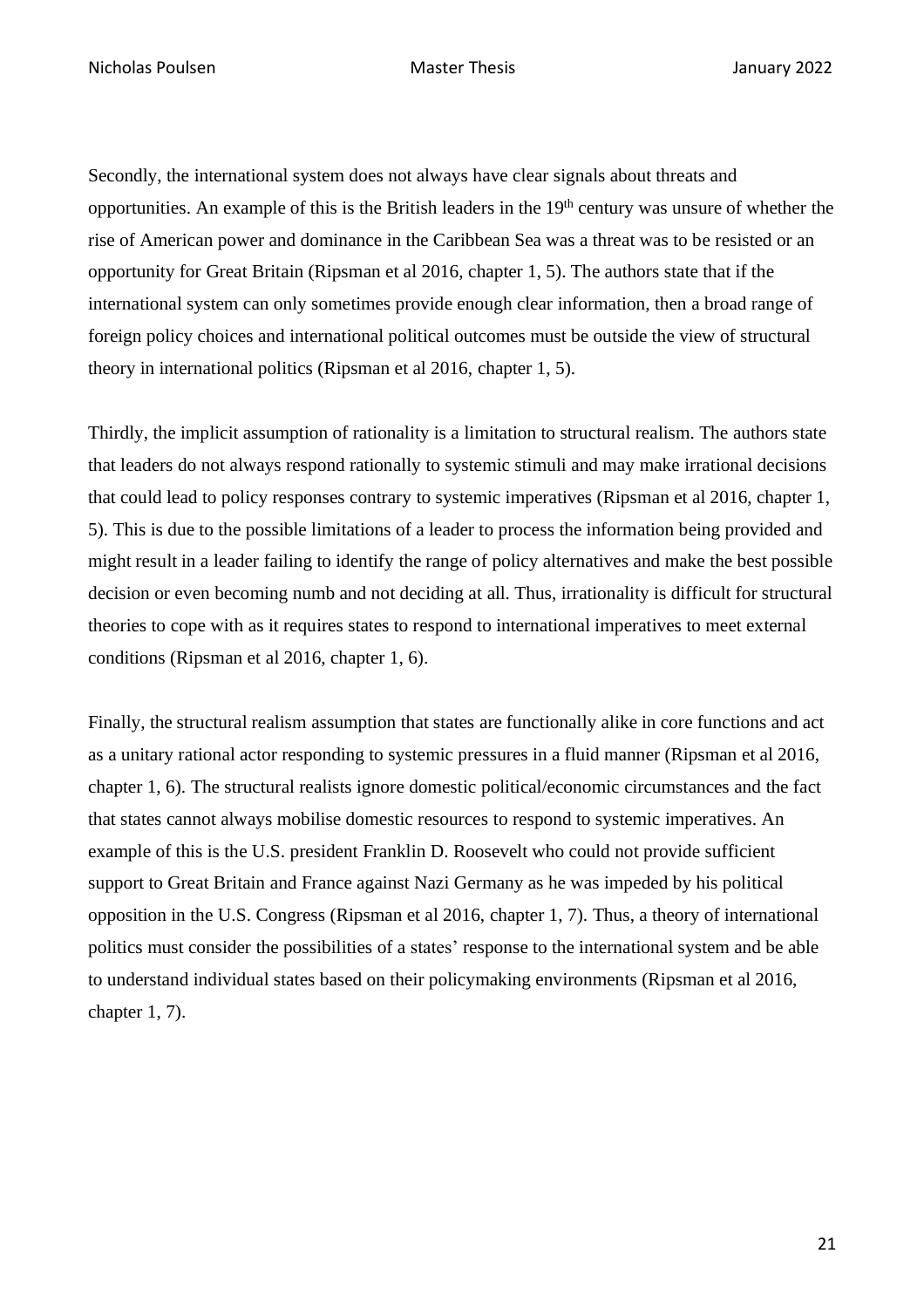### <span id="page-21-0"></span>**Section 3.5: Criticism of The Neoclassical Realist Theory**

The following section will present some of the criticism, which the neoclassical realist theory has received.

As substantiated in the previous sections, neoclassical realism offers explanatory tools to understanding why certain particular foreign choices are made, and what systemic factors are likely to intervene between systemic stimuli and state behaviour. However, the theory has received criticism such as the question of how distinct the theory is from other theories, and what added value it brings to the table (Foulon 2017, 1). Additionally, the domestic level of analysis is being criticised as being dominant in the foreign policy analysis, and the unit-level variables are being criticised for being unable to explain state behaviour with a bottom-up approach (Foulon 2017, 1). Furthermore, neoclassical realism has received critique for being an ad hoc and theoretically degenerative effort to explain away anomalies (Rathburn 2008, 1).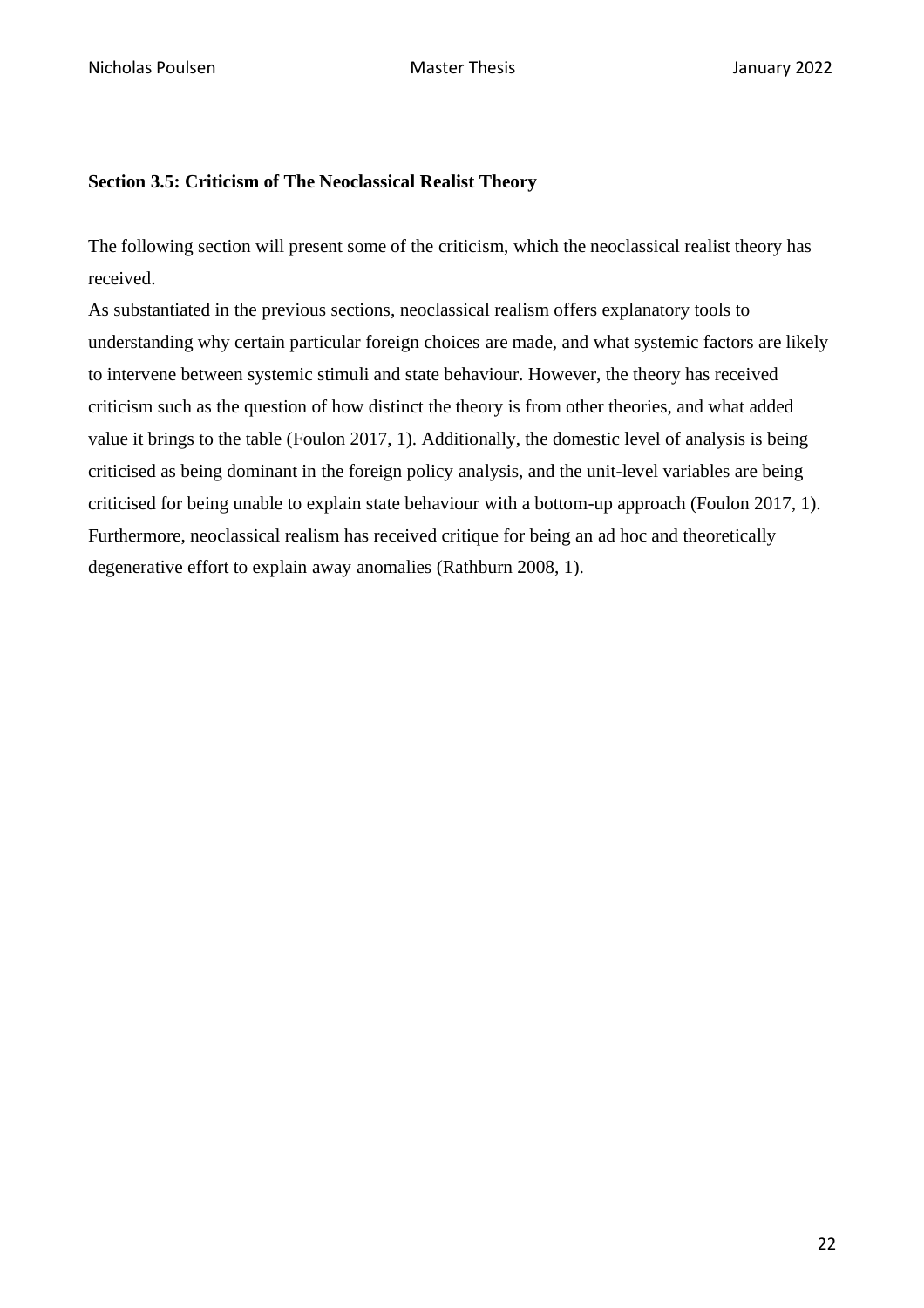# <span id="page-22-0"></span>**Section 4: Analysis**

The following chapter will contain the analysis of the thesis. The analysis will use the neoclassical realist theory as an explanatory tool to conduct the analysis in the thesis. The analysis will be divided into three categories. The categories will contain the analysis of (1) China's reasoning to involve themselves in governing institutions in the Arctic, (2) substantiate the geostrategic reasons why the Arctic is interesting for China.

### <span id="page-22-1"></span>**Section 4.1: China's Arctic Policy**

On January 26, 2018, the State Council Information Office of the People's Republic of China released a white paper titled "China's Arctic Policy" (State Council 2018). The content of China's Arctic Policy contains China's policy goals in the Arctic. The policy goals, according to the policy is to 1) understand, 2) protect, 3) develop, 4) participate in the governance of the Arctic (State Council 2018). The purpose of these policy goals is to preserve the common interest of all countries and the international community in the Arctic and support sustainable development in the region. Additionally, it is the first official document from China stating its official policy goals regarding the Arctic.

The following section will elaborate on the four policy goals stated by China.

The Chinese Arctic policy states that to *understand* the Arctic, China must improve its capacity and capability in scientific research to create favourable conditions for mankind and better protect, develop, and govern the Arctic (State Council 2018, chapter III).

To *protect* the Arctic, China will actively respond to the climate changes in the Arctic and protect its environment and ecological system. Furthermore, China will promote its own climatic, environmental, and ecological resilience, and respect the social culture and history of the indigenous people in the Arctic region (State Council 2018, chapter III). As for the third policy goal of the white paper, China will *develop* the Arctic. As stated in the white papers, China will improve its capacity and capability when using applied Arctic technology, strengthen technological innovation, environmental protection, resource utilisation, and development of shipping routes in the Arctic region. Additionally, China wants to contribute to the economic and social development of the Arctic, improve the living conditions of the people and strive for common development (State Council 2018, chapter III).

The last policy goal, states that China wants to *participate in governance* in the Arctic. This includes participation in regulating and managing the affairs and activities related to the Arctic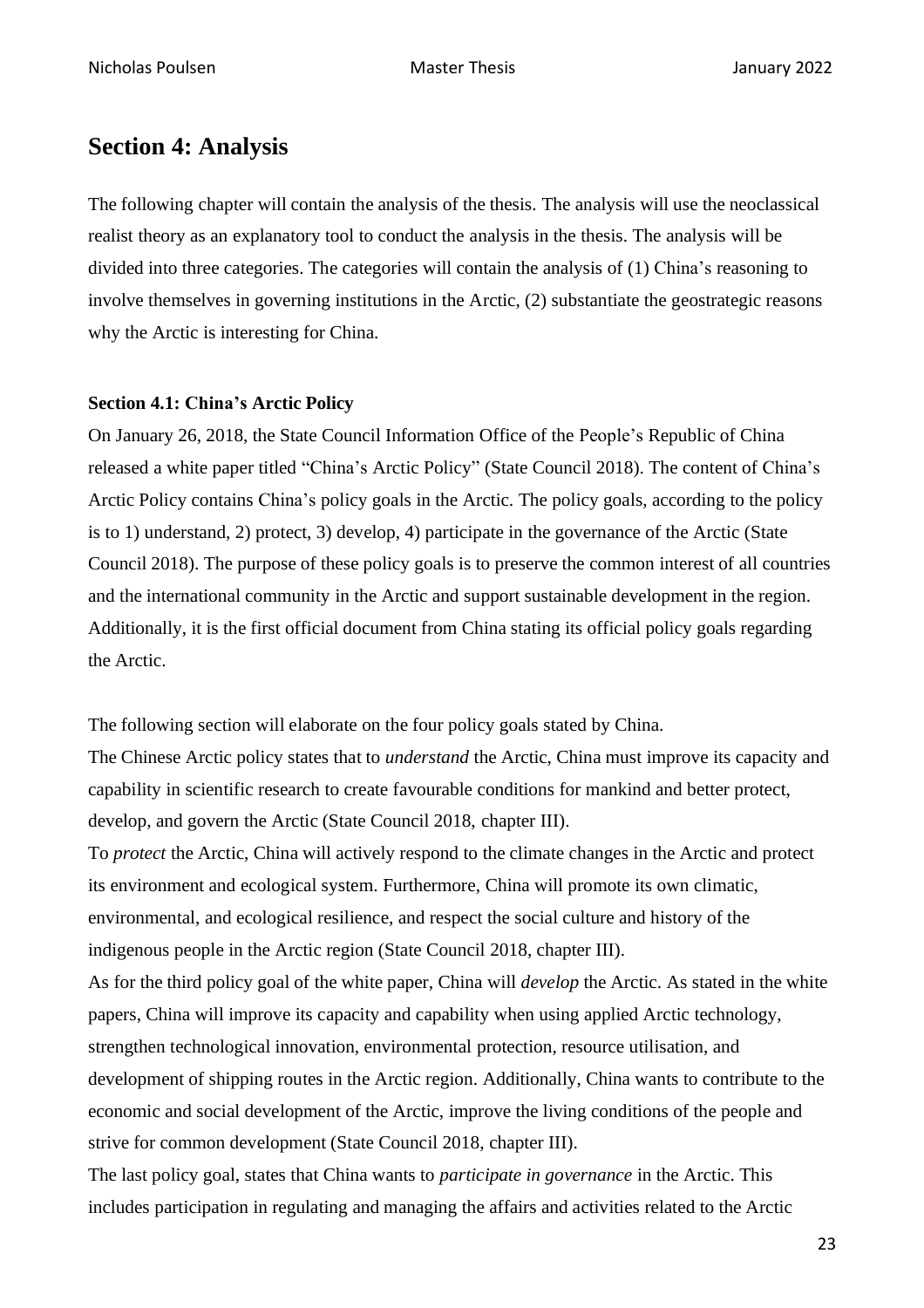based on rules and mechanisms. Additionally, internationally, China is committed to the existing framework of international law, which includes the UN Charter, United Nations Convention on the Law of the Sea (UNCLOS), treaties on climate change and the environment, and relevant rules of the International Maritime Organization, and addressing various traditional and non-traditional security threats through global, regional, multilateral, and bilateral mechanisms, and building and maintaining a reasonable and well-organised Arctic governance system. Furthermore, domestically, China wants to regulate and manage Arctic-related affairs and activities within its jurisdiction, and actively participate in international cooperation in Arctic affairs (State Council 2018, chapter III). The Chinese policymaking is coherent with the neoclassical realism theory and its range of dependable variables. China is engaging in strategic planning and attempting to construct a grand strategy in the Arctic by looking further than current events to anticipate future events and how to engage with them. The Arctic white papers can be seen as China formulating its grand strategy in the Arctic as a guideline to help China navigate expected and unexpected future challenges and opportunities. The white papers also give China an overview of the means and resources it can use to reach its policy goals and potentially plan for economic growth and technological/scientific development. Additionally, China can work with foreign powers and establish alliances to strengthen further partnership in the region.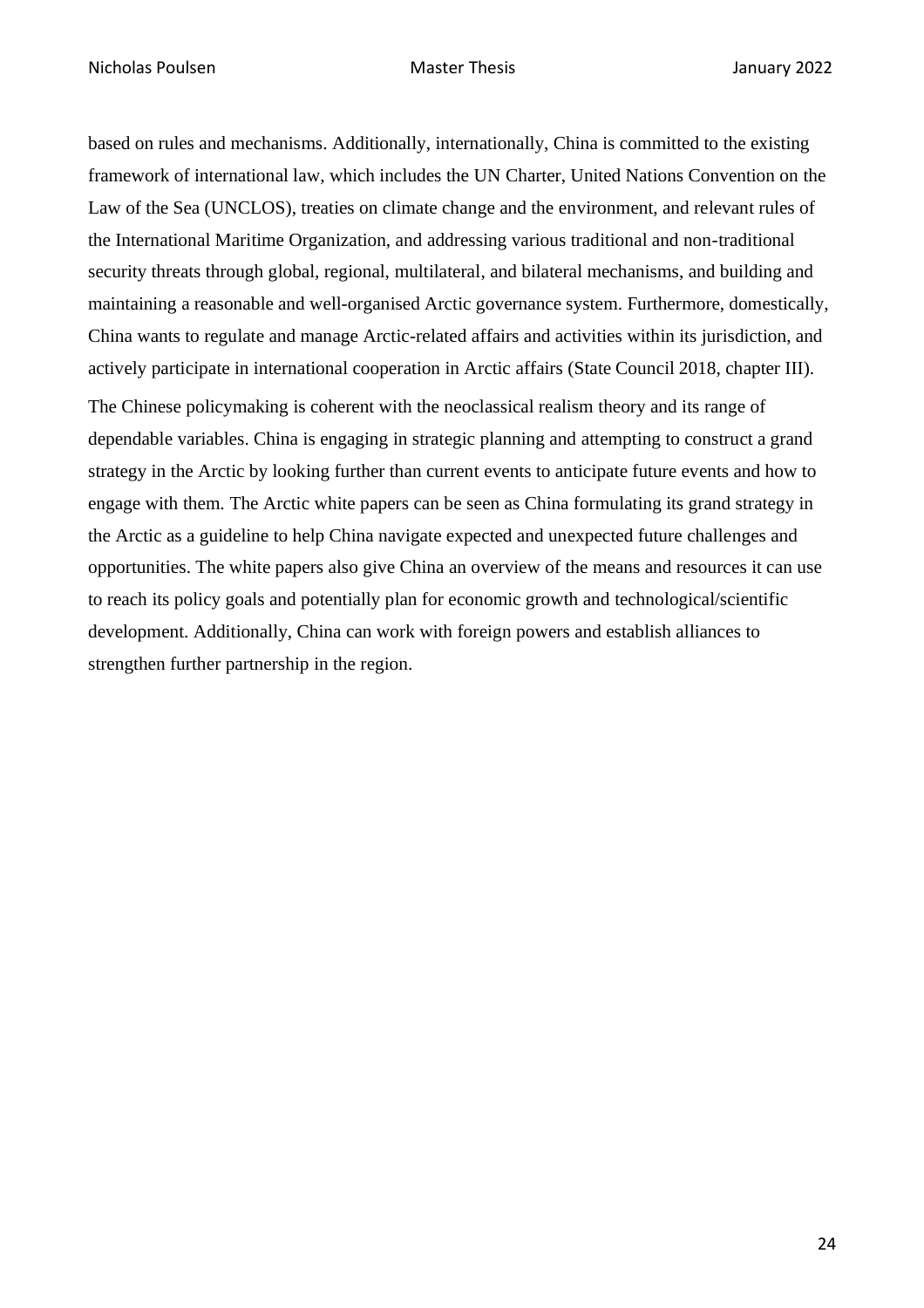The analysis of this thesis will include the aspect of China's fourth policy goal stated in China's Arctic Policy with China expressing its attempts to participate in Arctic governance. The approach for the analysis will be a neoclassical realist approach coherent with the theory chapter of this thesis.

The expansion of China's role in the Arctic has raised concern among the international community, and especially among the Arctic Council member states. This was most certainly the case before China released its Arctic Policy. The fear was that the "Chinese was coming" or a rising China with the interest and capabilities would result in exploitation and possibly the destruction of the rich natural resources in the region and potentially militarization of the Arctic region. Furthermore, China had visions of funding mining projects in Greenland, thus it was speculated that it could result in Chinese military bases in Greenland (The Economist 2013: Rosenthal 2012: Breum and Chemnitz 2013).

The reason for this was the lack of clarity from China's side regarding its intentions in the Arctic as much as its interests in the region, and it was and still is speculated that China has global strategic ambitions in the Arctic as an extension of its *Belt and Road Initiative*. Furthermore, speculations related to China's economic interest in the region regarding energy, fishing, and shipping is present (Hong 2020, 1).

Therefore, Arctic states and organisations attached to the Arctic was excited about the release of the white papers in 2018 as it elaborated and gave clarity of China's official plan for the region. The neoclassical realist theory states that clarity is a key systemic variable when analysing. In this case, the Arctic states and organisations have some clarity of China's intentions with the release of the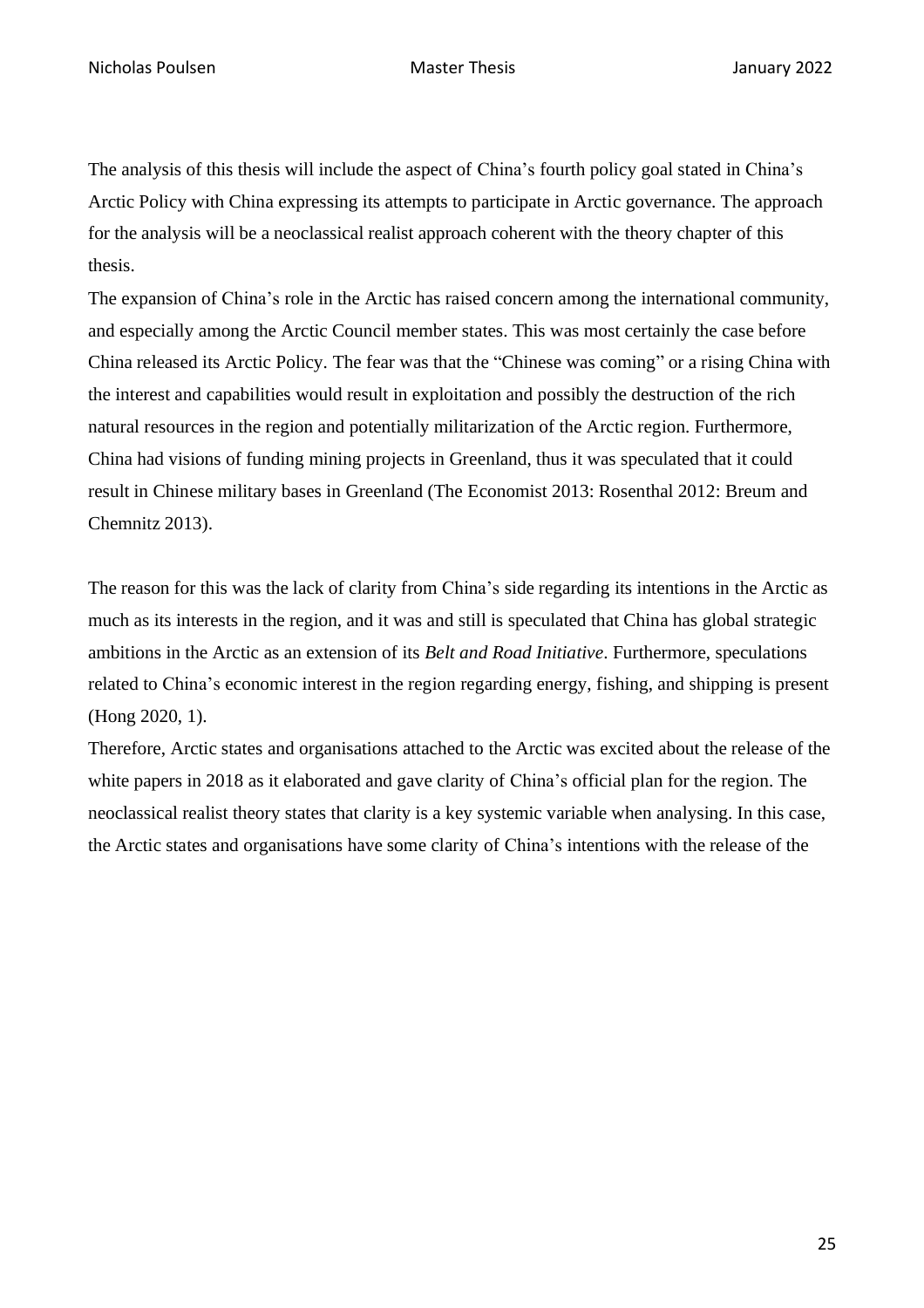white papers and, thus it is easier for states to interpret China's intentions and respond with the optimal policy.

### <span id="page-25-0"></span>**Section 4.2: China and the Arctic Council**

Historically, China has neither been enthusiastic about developing international organisations nor in favour of multilateralism in international cooperation. However, this has changed since 2012 when president Xi Jinping came to power and introduced a range of initiatives intended for a multilateral cooperation, which includes the *Belt and Road Initiative* (BRI) (Hong 2020, 15)*.* This correlates to the domestic-level intervening variable concerning leader images, which states that this variable helps to understand the interactions between decision-makers and society and the processes of how foreign policies is formulated. The neoclassical realist theory states that all people have core values, beliefs, and images which guide their interaction and understanding of the world. Thus, leaders react differently to international challenges and opportunities based on their image and perception of external stimuli. Furthermore, the theory states that a leader's personality and character can influence a state's response to external stimuli, meaning leaders can have an enormous impact on the strategic choices of a state. In this case, Xi Jinping as the president of China can be analysed as a critical intervening variable in the way that he has influenced China's strategic choices regarding China's permissive foreign policy and interactions with the international system. The Arctic region is an extension of the current Belt and Road Initiative described as the *Polar Silk Road,* which is coherent with China's current policy of connecting Eurasia with China. However, it has been challenging for China to advance its position in the existing multilateral institutions and, thus China has used various tactics to create the best position for itself as an outsider by engaging with the Arctic states (Wu 2016, 8).

In 2008, China officially began to express its interest in becoming an observer of the Arctic Council. At this time, China was a growing power and its global reach increased, which made it difficult for China to convince the permanent member states of the Arctic Council to consider China's bid for a position in the council. Hu Zhengyue, the then Chinese assistant minister of Foreign Affairs stated in his speech at Svalbard that even though the Arctic, primarily, is a regional issue, it is also an inter-regional issue because of the climate changes and international shipping, and, therefore, the Arctic Council should recognise the interest of non-Arctic states in Arctic matters (Hong 2020, 16).

The biggest opponent of China being included as an observer was Canada as they stated that,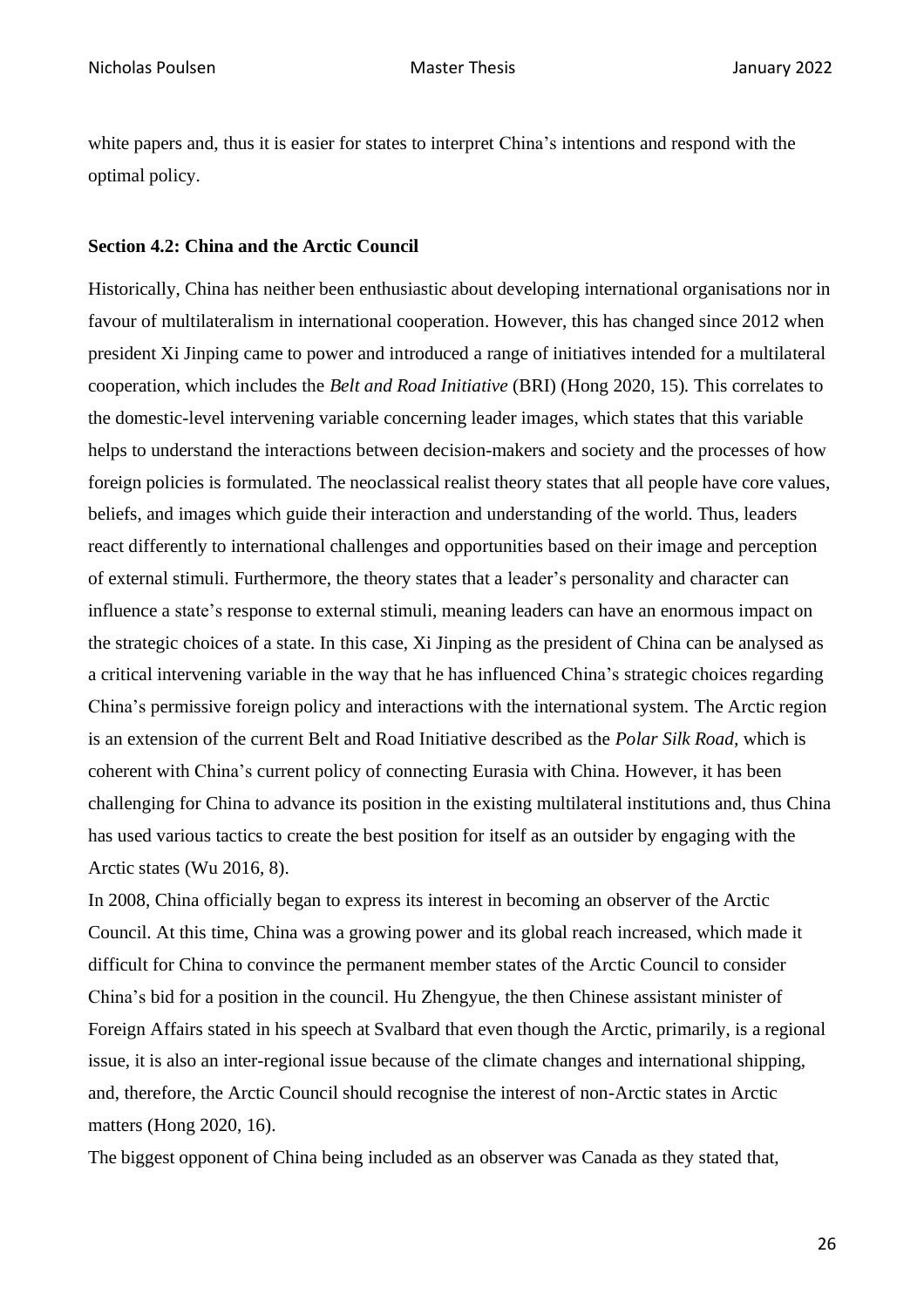"(...) *With many players far removed from the region itself seeking a role and in some cases calling into question the governance of the Arctic. (...) Canada does not accept the premise that the Arctic requires a fundamentally new governance structure or legal framework. Nor does Canada accept that the Arctic nation-states are unable to appropriately manage the North as it undergoes fundamental change."* (Government of Canada 2010, 8).

The statement from Canada was a clear expression of their understanding of how they thought the Arctic governance should be administered. However, the statement was not necessarily pointed towards China, like Canada at the time had a dispute with the European Union regarding a ban on seal products in 2009 (Hong 2020, 17).

Canada was not the only state being sceptic of China's bid for the Arctic Council as was Russia. As mentioned earlier, China was a growing power with an emerging global status. The Arctic was one of the few leverages Russia had against China, with access to lucrative energy sectors and sea lanes, and Russia was not willing to give away this leverage to include China in the Arctic Council. However, Russia was pressured by the Nordic states and the "Criteria for Admitting Observers" policy that was written by the Arctic Council, in which it is stated that new observers must recognise Arctic states' sovereignty, sovereign rights, and jurisdiction in the Arctic (Arctic Council: Hong 2020, 18). As a result of China's courting to the Nordic states and the U.S. secretary of state John Kerry, China gained observer status of the Arctic Council in 2013 (Ghattas 2013). The interaction between China and the Arctic Council can be analysed within the neoclassical realist theory as part of the systemic independent variable. The theory states that there are systemic factors to the interaction between two units in the international-political system, which not only affect the ability and willingness of units to interact, but also the level of interaction is possible and desired. The structure of the international system shapes the strategies a state can pursue. Thus, when China wanted to be included in the Arctic Council it can be analysed as the interaction capacity – the continual evolution. This means that China had to streamline shared international norms and organisation with the states of the Arctic Council to improve the willingness of the units to interact and, essentially, the international outcome was to include China in the Arctic Council. Furthermore, clarity is also an important systemic variable, which can be analysed in this case. Canada and Russia were rejective to the idea of including China in the Arctic Council as they had limited knowledge of clarity related to the potential threat from China. Especially Russia was not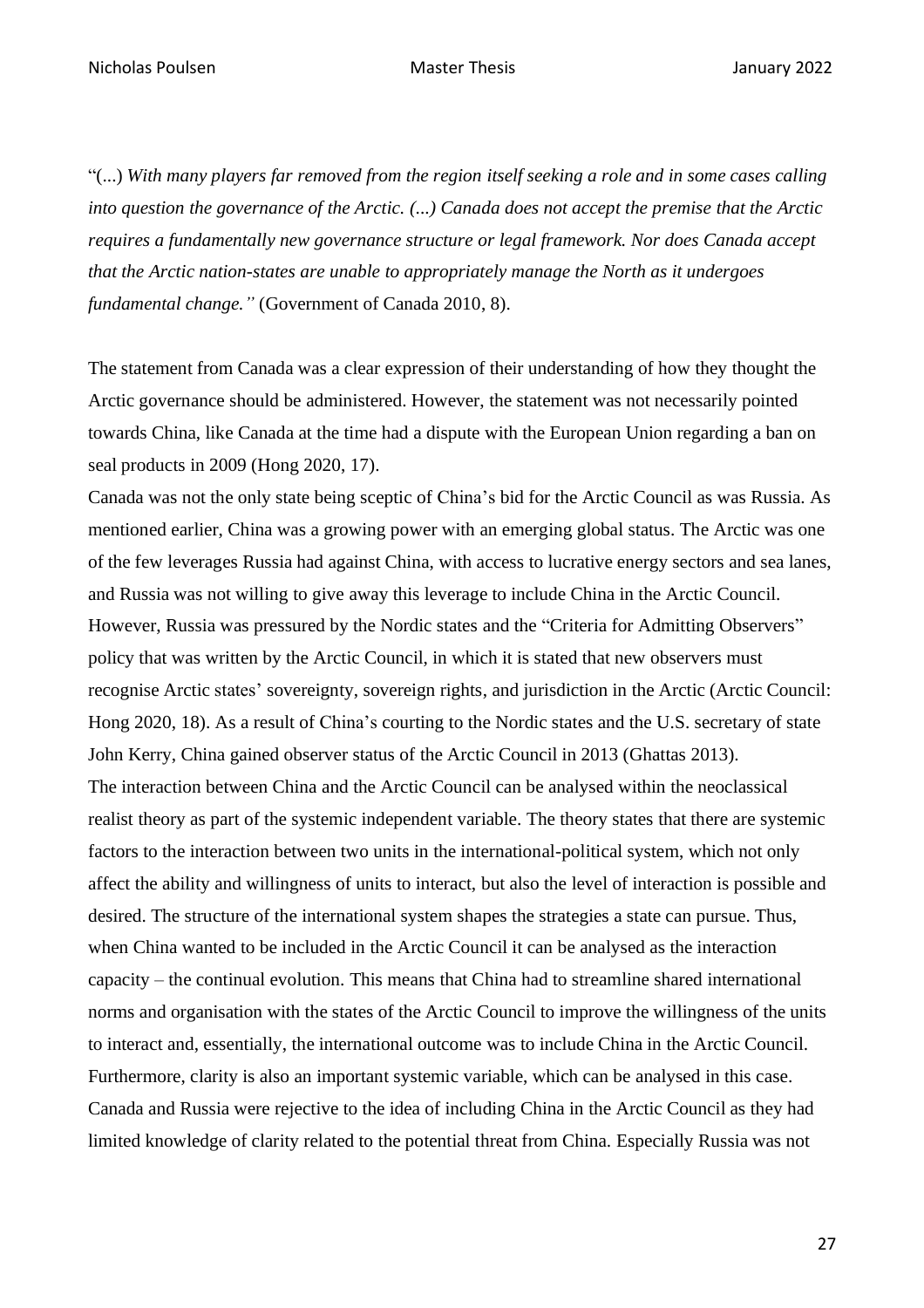keen on the idea of including China in the Arctic Council and they demanded political change for new observers to the Council, which was introduced with "Criteria for Admitting Observers". Hence, after the political changes, Russia was then more permissive to include China in the Arctic Council. Considering the range of dependable variables, within the neoclassical realist approach, it can be analysed that Canada and Russia's rejective position to China correlates to the short-tomedium term as both states had to analyse the possibilities of a future crisis, challenges, and opportunities regarding the inclusion of China and the threat of potential power shift in the region. Essentially, both states had to look at the pros and cons when giving China access to the Arctic Council.

The Arctic Council is an intergovernmental forum that provides space and mechanism that addresses common issues faced by the governments of the eight permanent member states. The issues concern the environmental preservation, sustainable development and protecting the culture and well-being of native peoples living in the Arctic region (Arctic Council).

Observer status in the Arctic Council is open to non-Arctic states, intergovernmental and interparliamentary organisations, and non-governmental organisations (Arctic Council 2018). The benefit of a state being an observer is they receive automatic invitations to attend Arctic Council meetings and it is seen as a valuable feature through the provision of scientific and other expertise, information, and financial resources (Arctic Council 2018).

Even though China does not have voting rights, they do have an automatic invitation to the Arctic Council meetings and activities and aspire for more influence over decisions made in the Council. It is beneficial for China to be part of the Arctic Council as it gives China easier access to permanent members states in the Arctic Council and China can influence the Arctic states in the direction of their desired policy, thus China can ensure their involvement in the future of the Arctic. One of China's four goals in China's Arctic Policy is to participate in the governance of the Arctic, wherein China recognised that they are committed to the existing framework of international law, including UN Charter, UNCLOS, treaties on climate change and the environment, and relevant rules of the International Maritime Organisation (Hong 2020, 18-19).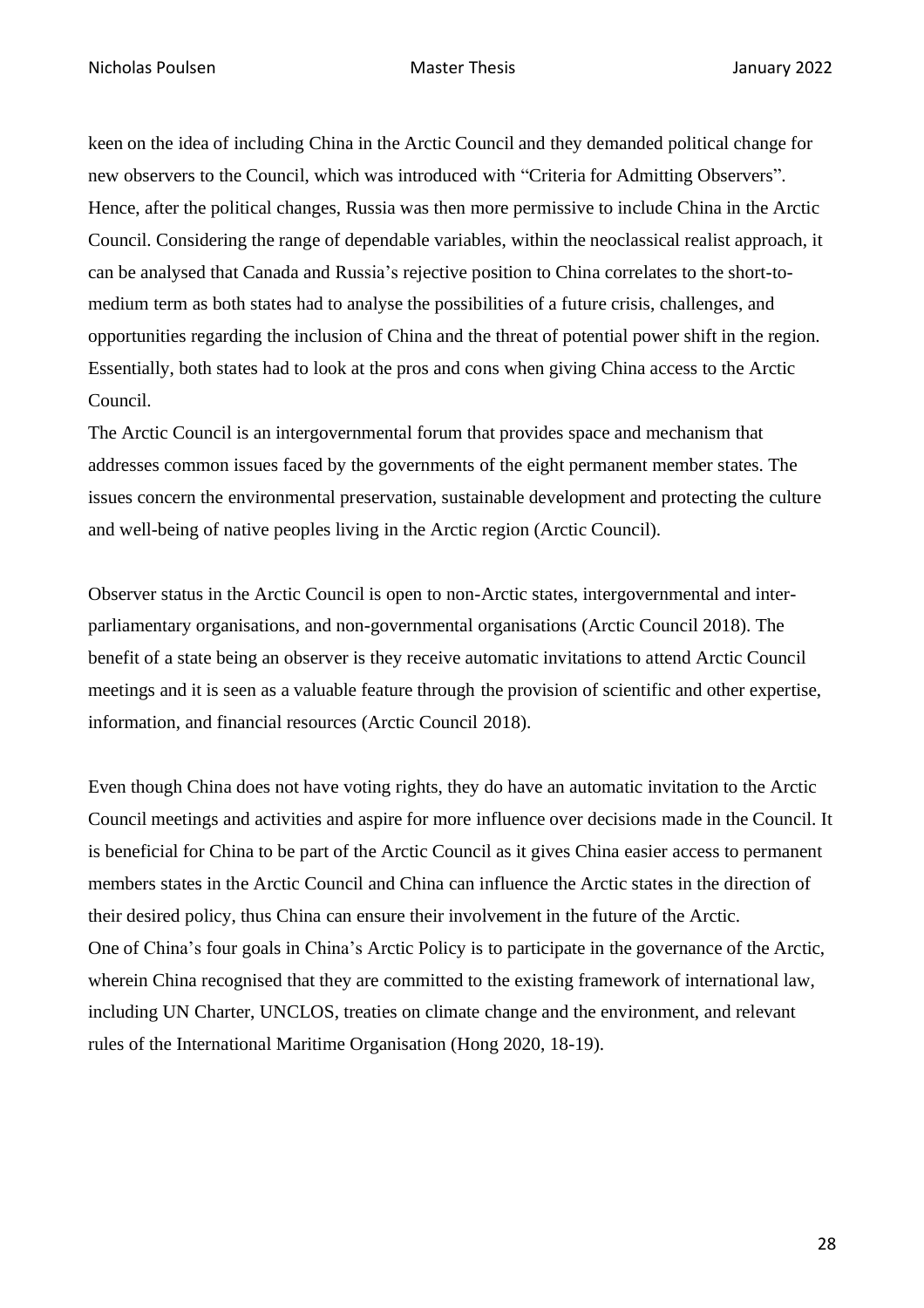In relation to the neoclassical realist theory, China's position in the Arctic Council can be analysed within the range of dependable variables and especially the short-to-medium term as an approach to study foreign policy, as the Chinese policymakers are engaging in strategic planning to construct a national grand strategy. In this case, China wanted to become an observer state in the Arctic Council to work with and be part of an alliance to strengthen their partnerships with the states and organisations in the Arctic Council. Additionally, it gives access to the Arctic region. China's inclusion in the Arctic Council is part of its national grand strategy – the Belt and Road Initiative and helps to plan for potential economic growth, improvement of its military capabilities and scientific development.

This creates opportunities for China to change the international system as changes are primarily caused by differential growth rates of great powers. These growth rates are determined by the strategic economic and political choices made by states over time as part of their foreign policy and grand strategic planning. Thus, if China can gain more political influence in the Arctic Council, it can improve the pursuit of its grand strategy. An expansion and a greater variety of China's interest in the region can definitely be seen. However, the Arctic in Chinese foreign policy is not paramount, but it's certainly growing in status.

#### <span id="page-28-0"></span>**Section 4.3: China and the International Maritime Organisation**

The increasing melting of ice in the Arctic region has made it possible to increase shipping activities. Therefore, the International Maritime Organisation (IMO) – a United Nations specialised agency with the responsibility for the safety and security of shipping and the prevention of marine and atmospheric pollution by ships (International Maritime Organisation) spent several years preparing for navigational rules to provide safety and environmental protection standards (Hong 2020, 21). The IMO implemented the International Code for Ships Operating in Polar Waters in January 2017 and included adjustments to make it mandatory under both the International Convention for the Safety of Life at Sea (SOLAS) and the International Convention for the Prevention of Pollution from Ships (MAROL) (Hong 2020, 21: Liu and Hossain 2017, 4-5).

The purpose was to ensure the safety of ships and the people aboard them, both seafarers and passengers in the Arctic and Antarctic water environments. Even though China is a shipping power in terms of vessel numbers, China has not been a powerful member within the decision-making process at the IMO. It is stated that Chinese delegates attend the meeting, however, they do not voice their opinions, which can be seen in the number of proposals made by China – 88 proposals.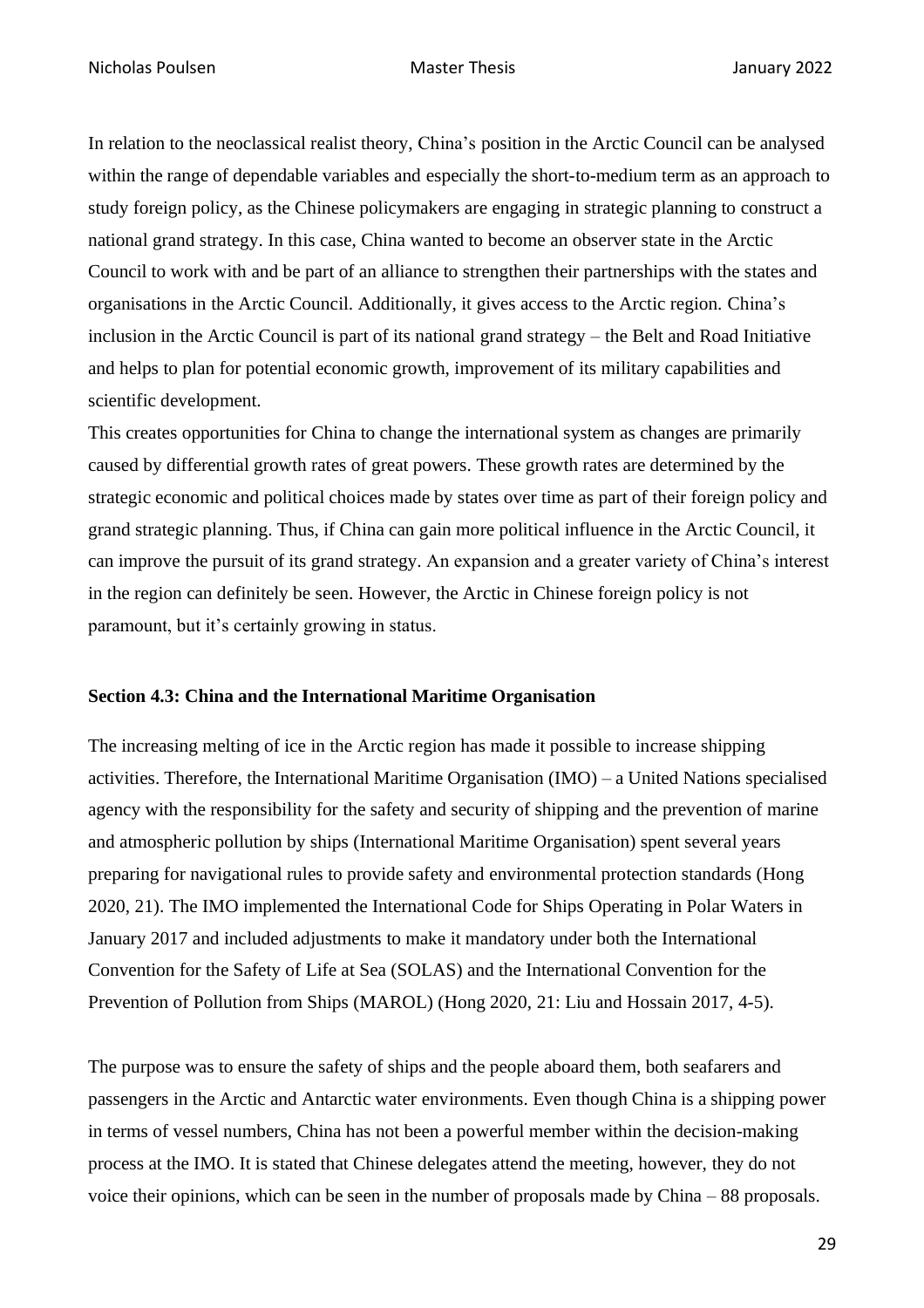This is compared to Japan's 640 proposals, the U. K's 627 submitted proposals and the United States' 567 submitted proposals to different committees and subcommittees (Hong 2020, 21). China has participated in the development of the IMO's Polar Code, which includes a range of design development, construction, equipment, operational, training, search and rescue and environmental protection matters which has been deemed relevant to ships operating in the Arctic waters. China's export and import are carried out by maritime transport. As of 2017, China was the largest ship-owning country in the world and the largest shipbuilder, thus it is not a surprise that China is interested in Arctic shipping routes as it is predicted to have significant importance for the further development of the Chinese economy (Liu and Hossain 2017, 10). The shipping routes in the Arctic has been described as golden routes by Chinese maritime specialists (Brady 2017, 63). Furthermore, the reason for China's interest in the Arctic Sea routes is primarily due to the fact that the route between Europe and China is a lot shorter compared to the current sea route and simultaneously China would avoid conflict zones on its way to Europe (Østreng et al 2013, 73). The following picture depicts the most used shipping routes in Southeast Asia. However, China might fear that the shipping routes can potentially close for Chinese shipping as there are territory disagreements between China and its neighbouring states in the South China Sea.



(China Power Team 2021)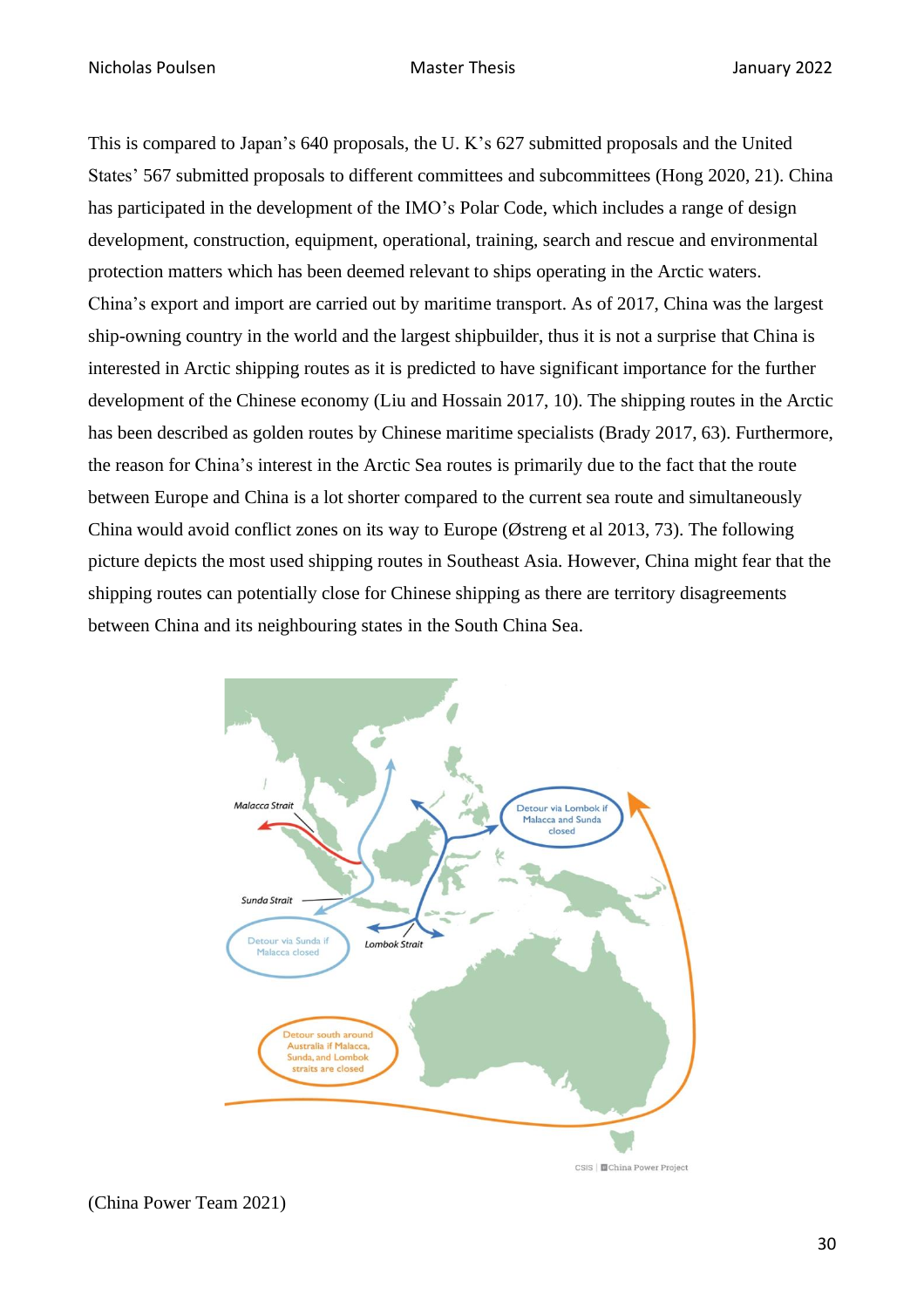In China's Arctic Policy it is stated that disputes over shipping lanes should be settled in accordance with international law and China officially supports the IMO's Polar Code. Furthermore, China wants the IMO to have an active role in future navigation rules, however, the policy still supports the sovereignty of Arctic states over the natural resources and encourage Chinese enterprises to follow national law, if they are engaged in such activities (State Council 2018). As China is currently the biggest shipping state in the world it is beneficial for them to adopt a mandatory Polar Code since China would deal with internationally agreed rules instead of unilateral national legislation when sailing in the exclusive economic zones of Arctic states, hence China's position in relation to IMO's Polar Code.

In correlation with the neoclassical realist theory, the interaction between China and the International Maritime Organisation can be analysed as part of the systemic independent variable. As previously mentioned, the theory states that there are systemic factors to the interaction between two units in the international-political system, which not only affect the ability and willingness of units to interact, but also the level of interaction being possible and desired. Even though the theory describes the international system as primarily territorial states, it is not limited to states, as other actors, such as individual firms, multinational corporations, international organisations etc. can also be an actor in the international system. Hence, the interaction between China and IMO can be substantiated in this regard. The IMO has the support of the Arctic Council and the United Nations;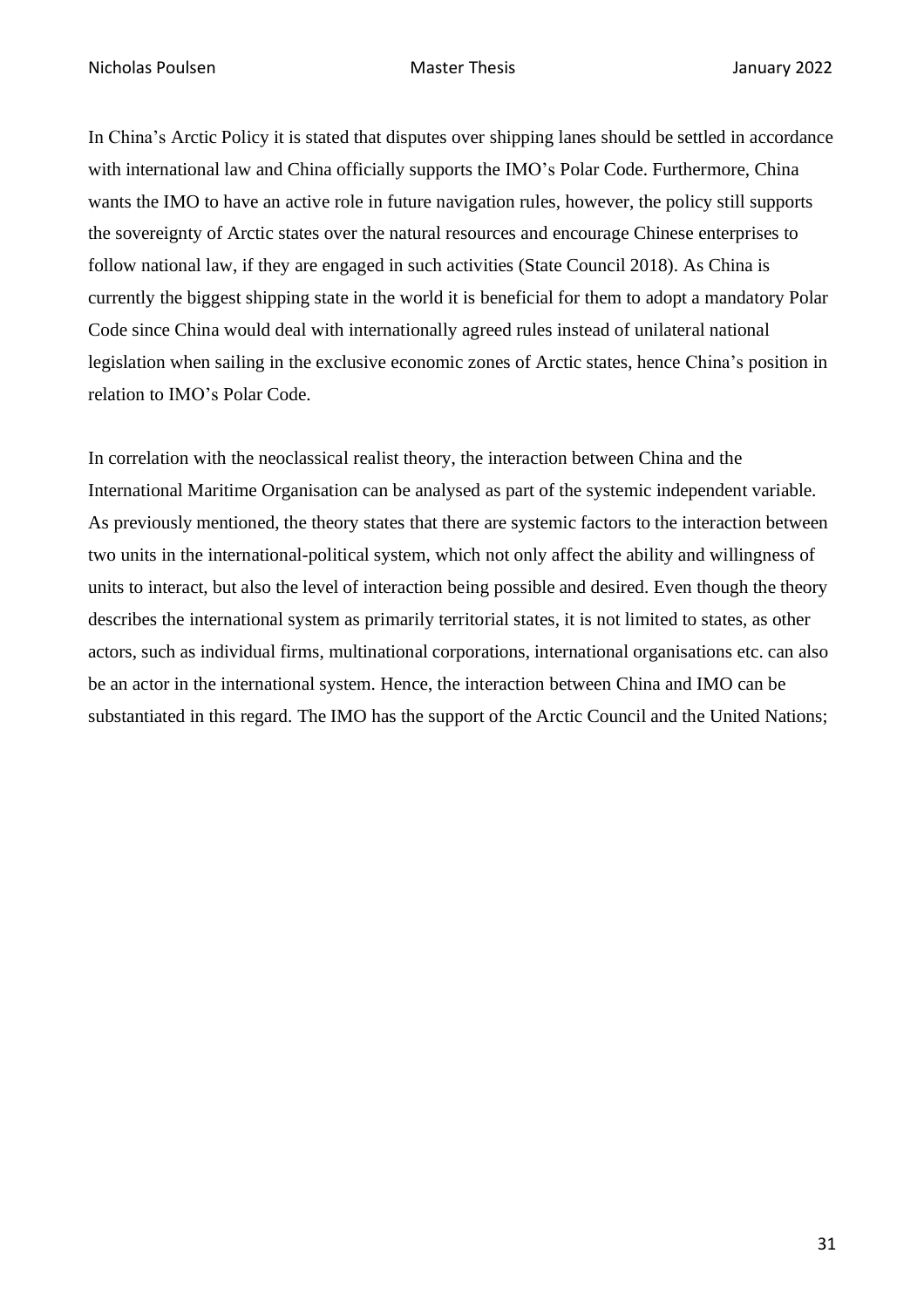thus, the IMO is in a position where it can resolve important objectives internationally. In this case, it means that the IMO's Polar Code can potentially dictate the international law regarding sailing in the Arctic state' Economic Exclusive Zones. As access to the Arctic Ocean is becoming more accessible compliance with existing international law and a need for new developments have huge significance. The UNCLOS currently creates the legal basis for regulating the world's oceans and seas, including shipping and navigation. However, as the UNCLOS only offers a general framework and obligations concerning the protection of the marine environment are dependent upon specific subsequent legal measures to be developed under a separate body of law. The IMO has developed guidelines and conventions on shipping that are generally applicable to all marine areas including the Arctic Ocean. However, the legal development concerning the adoption of a set of polar- specific legal rules known as the Polar Code is an important milestone for Arctic shipping. Thus, it can be essential for China and other shipping nations to influence the legal development of the Polar Code to achieve the best possible opportunities when the Arctic waters become more accessible as the Arctic Sea routes will become essential navigation routes for shipping nations as it will save nearly 5200 kilometres and nine days of travel compared with the traditional sea route to Europe. Thus, China's rapid economic growth increased trade relations with the Arctic states, and China's willingness to have a greater voice in Arctic politics has an apparently large stake in the region. Therefore, it is essential from a Chinese perspective that they have a political say in the development of the Polar Code.

Additionally, China's position in the IMO can be analysed within the domestic intervening variable being the state-society relations. In this case, China has relatively free mobility to pursue the strategic choice of the state, being the Polar Code and the influence within. This is due to the good relations between state and society, where the state has provided the society and economic groups with good opportunities, which has satisfied the domestic interests instead of international interests. China's influence on the Polar Code is consistent with the range of dependable variables, especially the short-to-medium term. The Chinese policymakers are considering the possibility to have as much access to the Arctic Ocean as possible without being restricted. This is done according to China's grand strategy, which in this case is related to the Belt and Road Initiative.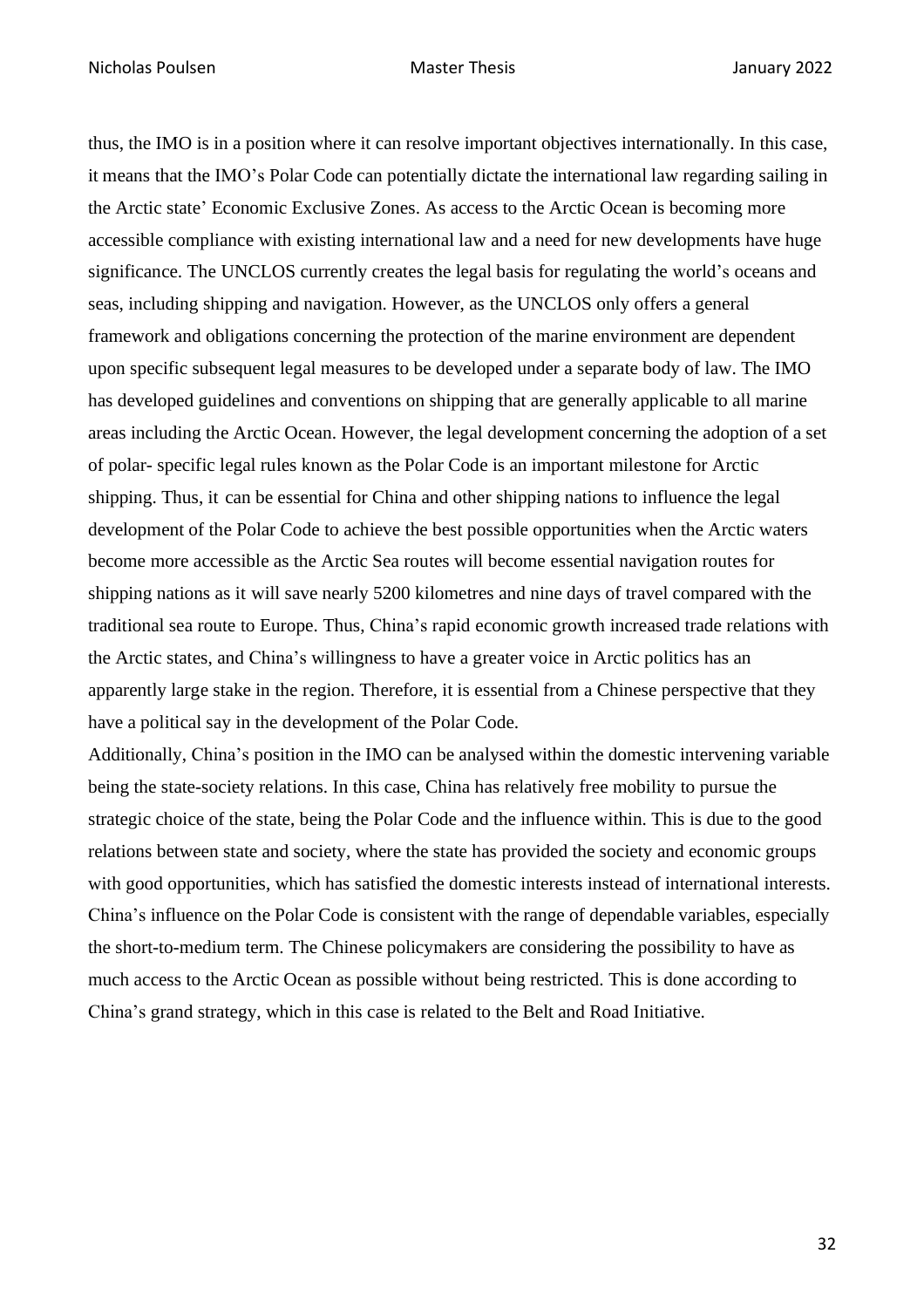#### <span id="page-32-0"></span>**Section 4.4: China's Geostrategic Interest in The Arctic**

As China has stated in their official white papers from 2018, China has an interest in the Arctic. However, China has more interests in the Arctic than described in the previous section. The following section will analyse China's geostrategic interest in the Arctic. The section will contain China's interest in Arctic resources and security in the region.

When it comes to China's security interest in the Arctic, there are several considerations. First and foremost, China is interested in preserving the freedom of transportation also known as sea lanes of communication (SLOC's). Sea lanes of communication is a term describing the primary maritime routes between ports used for trade and naval forces. It is an essential interest for all nations to secure efficient and uninterrupted sea lanes to expand trade and global commerce (DailyFT 2019). As the sea lanes of communication in the Indian Ocean is becoming busier and the volume of cargo is expected to quadruple by 2050, China is very much interested in preserving the freedom of transportation in the Arctic, as the Arctic Ocean is becoming more navigable with the decreasing sea ice, primarily in the summer months. This is particularly advantageous for shipping companies, as it saves a large percentage of the distance between East Asia and Europe. China is currently the biggest shipbuilding nation and the largest trader in goods. Furthermore, most of China's trade by value and volume travels by sea, thus, the security of sea routes has become more important for the Chinese government (Shicun and Keyuan 2009, 70). As of right now, when China is shipping goods to Europe, the sea lanes of communication pass through several key chokepoints such as the Malacca, Lombok, Bali, and Miyako straits, the Somali coast, the Suez Canal (Brady 2016, 61-62). The main concern from a Chinese perspective is that these chokepoints are controlled by other states and potentially prone to economic and political difficulties, which China has no control over. China is particularly worried about the Malacca strait as 85% of China's maritime trade passes through this strait and China is extremely reliant on maritime trade being able to pass through the Malacca Strait. Thus, the potential sea lanes of communication through the Arctic Ocean can potentially lessen the maritime trade through the current chokepoints filled with potential trouble and give China other options to transport its maritime trade. Even though the Arctic Ocean is controlled by other states, the area is considered more stable and peaceful without being prone to economic and political difficulties and China sees this to greatly expand its range of transportation possibilities.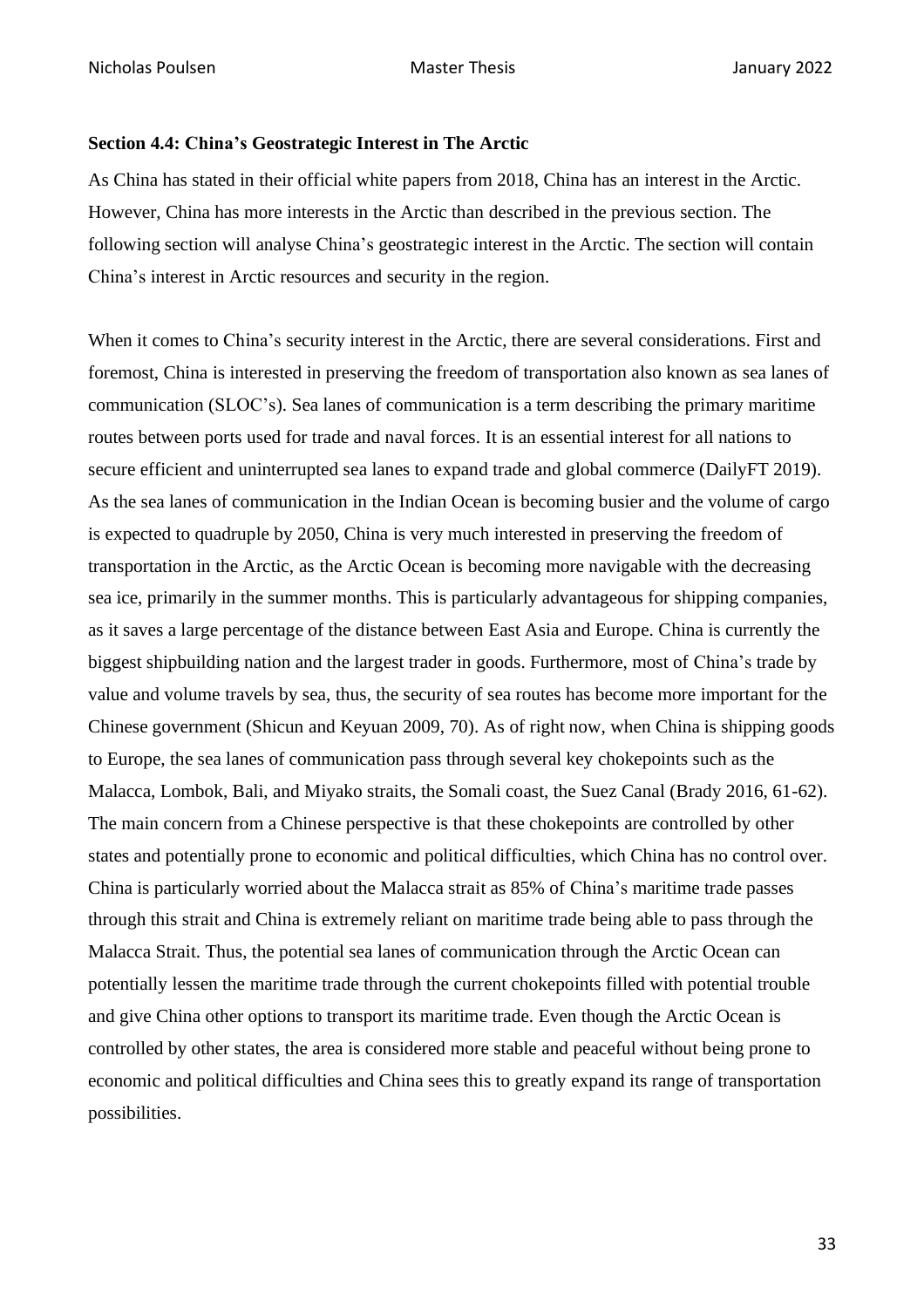

(Hansen et al 2016, 11)

The picture above shows the three potential shipping routes and their names through the Arctic Ocean. As shown in the picture, the Northern Sea Route (red line) follows the Russian coast, the Transpolar Sea Route (blue line) crosses the North Pole, and the North-West Route (green line) passes through the Canadian Arctic Archipelago. Accessing these three routes will increase shipping options for China and other countries, which will open for further development in a previously closed-off zone (Brady 2016, 63). The sea route favoured by China is the Transpolar Sea Route as it crosses directly over the Arctic Ocean, thus avoiding the coastal state control and being shorter. However, with the current climate conditions, it is not possible to go through the Transpolar Sea Route and the Northern Sea Route is only open for shipping a few weeks at a time until midcentury (Brady 2016, 64). Furthermore, Chinese maritime studies scholar, Li Zhenfu has stated that "*Whoever controls the Arctic Ocean will control the new corridor for the world economy."* (Brady 2016, 64). When the Arctic Sea routes open, China's trade routes could be shortened by 4000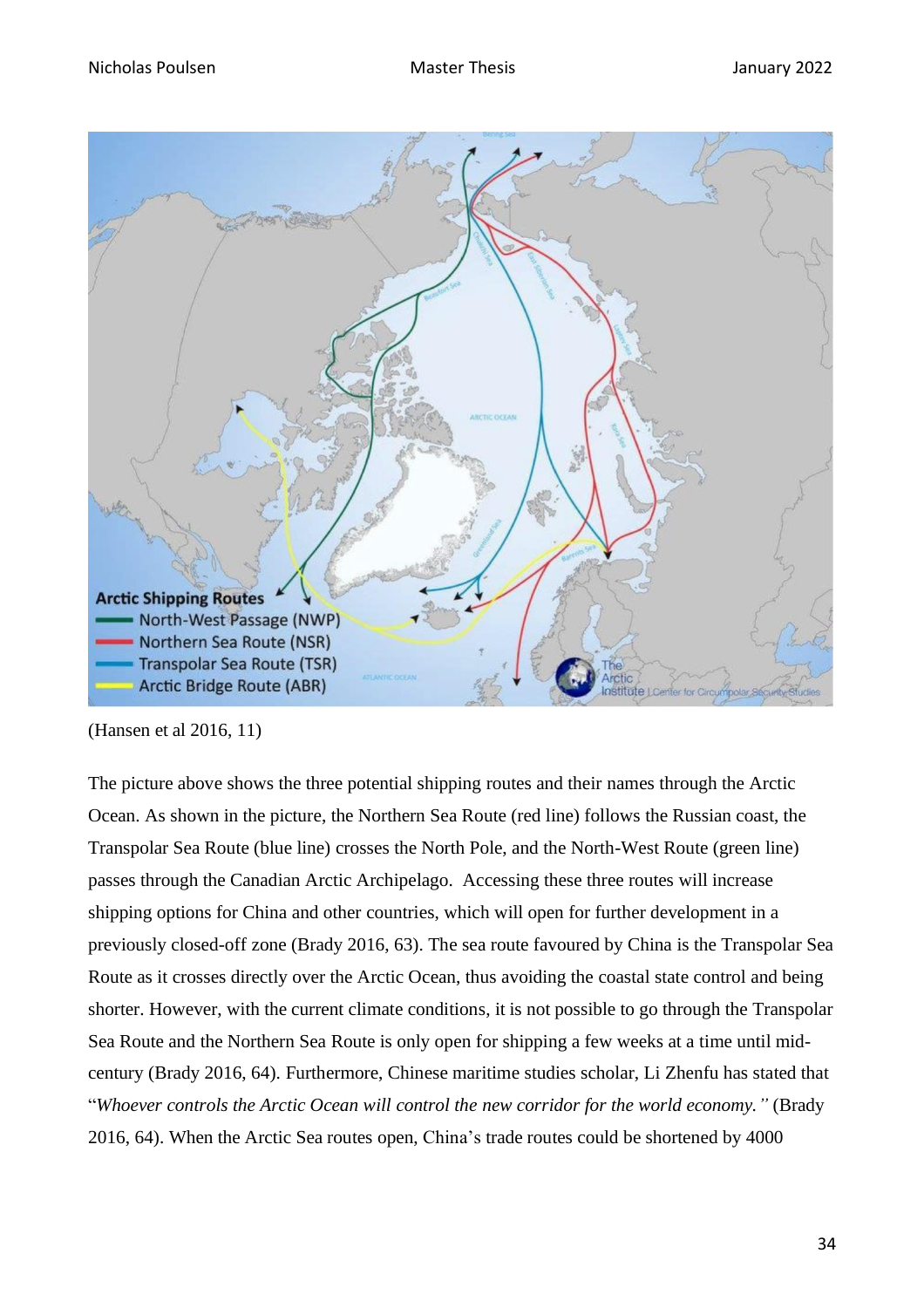miles and China would no longer be overdependent on the current SLOCs and give China other shipping route options in the case that current SLOCs are blocked or restricted. Furthermore, it is estimated that if Arctic shipping is completely opened, then China could save around \$533 billion to \$1.274 trillion per year and reduce China's marine transportation costs by 40%. The estimation does not include fuel savings, reduction of ship emissions or economic benefits such as lower wage bills (Brady 2016, 65).

The US Intelligence Community states that China is trying to spread its influence, undercut that of the United States, drive wedges between Washington and its allies and partners, and foster new international norms that favor the authoritarian Chinese system (US Intelligence Community 2021, 6). In the intelligence report from the US Intelligence Community, it is stated that China will increasingly combine its growing military power with its economic, technological, and diplomatic clout to secure what it views as its territory and regional preeminence and pursue international cooperation on the expense of Washington. The intelligence report is concerned with the increasing cooperation between Russia and China related to defense and economic cooperation as China will promote the Belt and Road Initiative to expand China's economic, political, and military presence abroad (US Intelligence Community 2021, 6).

The economic cooperation between Russia and China in the Arctic is primarily related to natural resources. Russia has since its annexation of Crimea been imposed with sanctions from the US and the EU and thus a cooperation between Russia and China has opened as Russia is dependent on fossil fuel exports and needs Chinese investment to be able to extract natural resources in the Arctic region and China needs energy resources for its own domestic market. Furthermore, China's Belt and Road Initiative can be connected to the Northern Sea Route in Russian territory, which will benefit both parties hugely. Thus, it can be argued that the US Intelligence Community report is a bit misplaced as China does not have a military presence in the Arctic nor territorial claims. The Chinese interest in the Arctic seems to relate more to commercial and scientific interests for now. However, China has stated that it wants to build a deep-water navy to protect its interests around the world, which means that the Chinese Navy will likely be present in the Arctic in the future to protect its interest (NY Times 2019).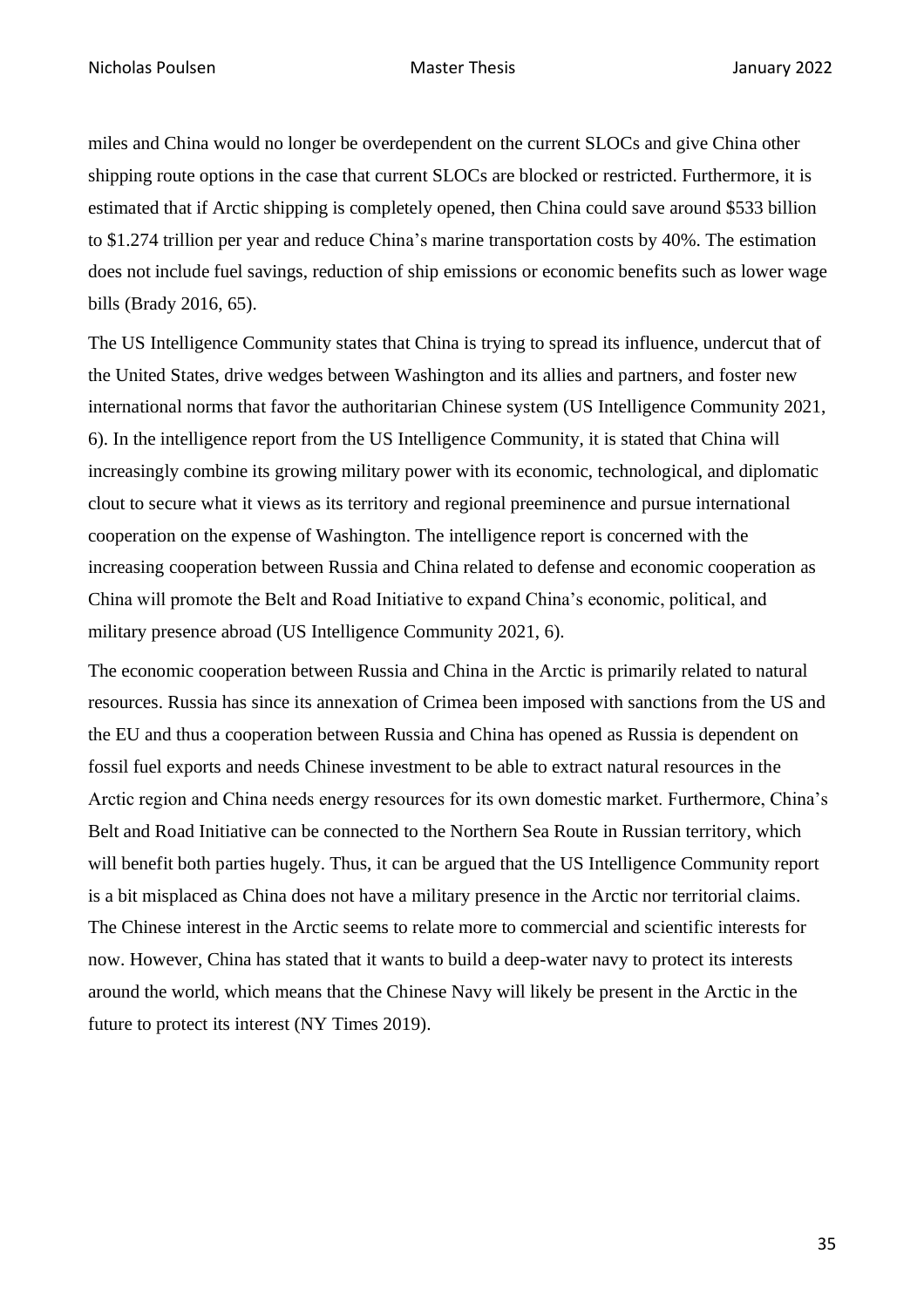# <span id="page-35-0"></span>**Section 5: Conclusion**

This thesis has attempted to answer the problem formulation, *Why is The Arctic Important for China?* with a neoclassical realist approach. Throughout the analysis of this thesis, I have attempted to substantiate Ripsman, Lobell, and Taliaferro's theory and how it can be applied as an explanatory tool to substantiate the premise of explaining foreign policy, international outcomes, and structural change. I have through the analysis attempted to analyse (1) China's reasoning to involve themselves in governing institutions in the Arctic, (2) substantiate the geostrategic reasons why the Arctic is interesting for China. It can be concluded throughout the thesis, that the theory has shown its capabilities to explain political phenomena in the international system when analysing China's interest in the Arctic. The thesis has been able to conclude several reasons why China is interested in the Arctic, not only politically, but also for economic and geostrategic reasons.

The thesis can conclude on several elements to why China is involving themselves in Arctic governing institutions. First and foremost, it is the ability for China to influence the decisions being made for the Arctic region to benefit Chinese interests in the Arctic. Rather than use of force, China is using diplomatic relations to ensure the most beneficial politics for China in a region, which have a potential to be extremely beneficial economically to not only China, but also Asia, Europe, and the Arctic states. The level of benefits for China commercial interests relates to the level of ice in the Arctic region as the route most beneficial for China is the Transpolar Route, which avoids the EEZ's and toll of the Arctic states in accordance with the United Nations Convention of Law of the Sea. However, the thesis can also conclude that China is highly interested in cooperating with the Arctic states to get access to natural resources and China has spent billions of dollars in the region to start bilateral cooperation, which does not only relate to natural resources or policies in the region. It is worth mentioning that China over the years has invested a lot of money and resources in scientific/technological development in the Arctic.

Furthermore, the thesis can conclude, based on the analysis, that China's geostrategic interest in the Arctic region is based on China's grand strategy – the Belt and Road Initiative, which is a Chinese attempt to increase its global reach further to ensure its economic development in the international system. Furthermore, the Arctic region is a region with vast opportunities to strengthen China's position in the international system as the region contains natural resources and sea routes beneficial to the states that will use this opportunity. Furthermore, it is also worth stating that the Arctic region is not the highest priority in Chinese foreign policy. China is much more concerned with its current territorial disputes in the South China Sea and the tensions over Taiwan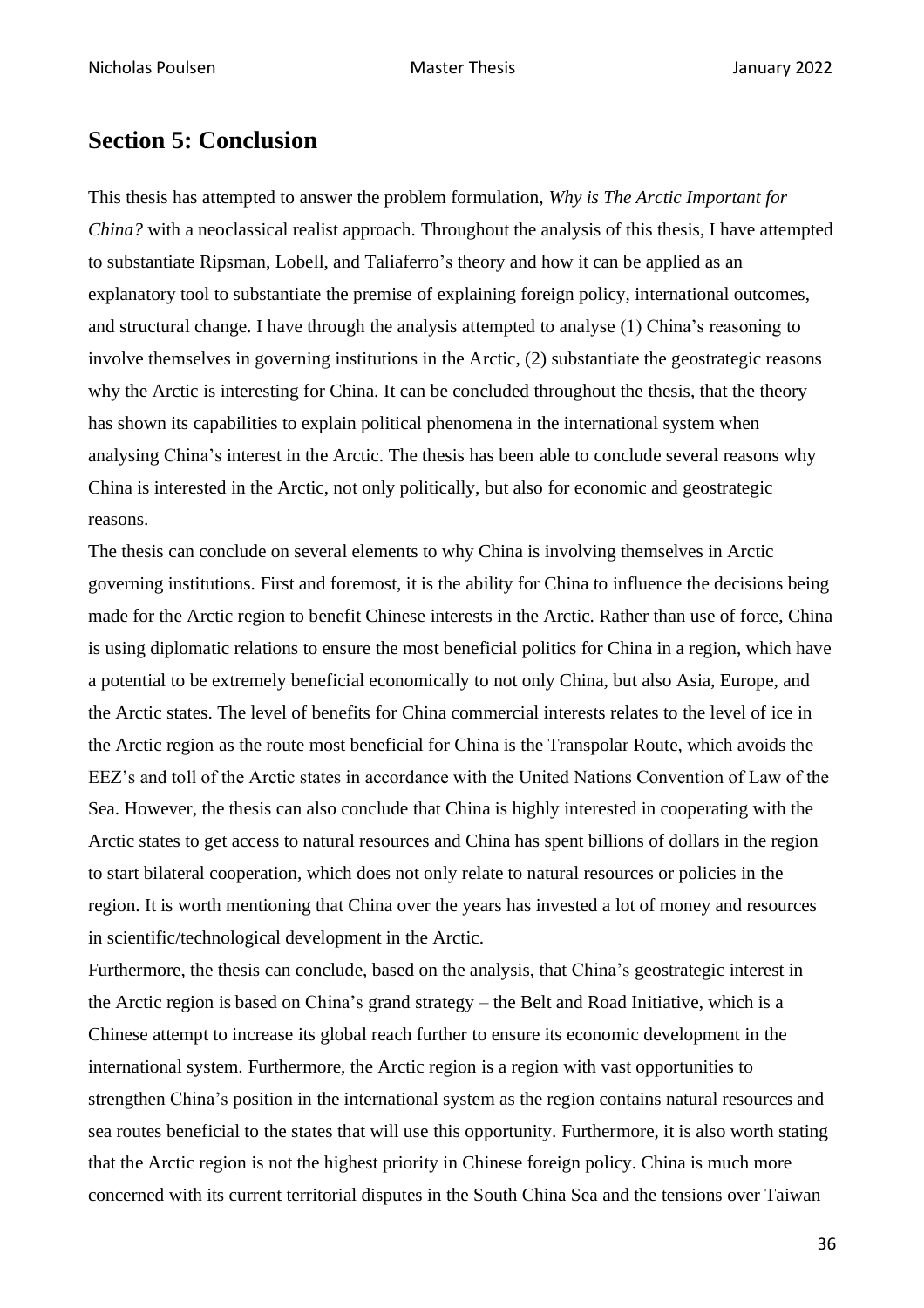and Hong Kong. These situations are by far the biggest concern in Chinese foreign policy, which can be seen in the level of political tension between China and especially the US, and China's increasing military presence in the region. However, why the Arctic is important for China is related to its grand strategy and being able to get the best possible position in the Arctic to get access to the natural resources and influence the policies related to the Arctic. Thus, China is playing the long game in the Arctic and waiting for the ice to melt in the Arctic, and the more the better to benefit China the most.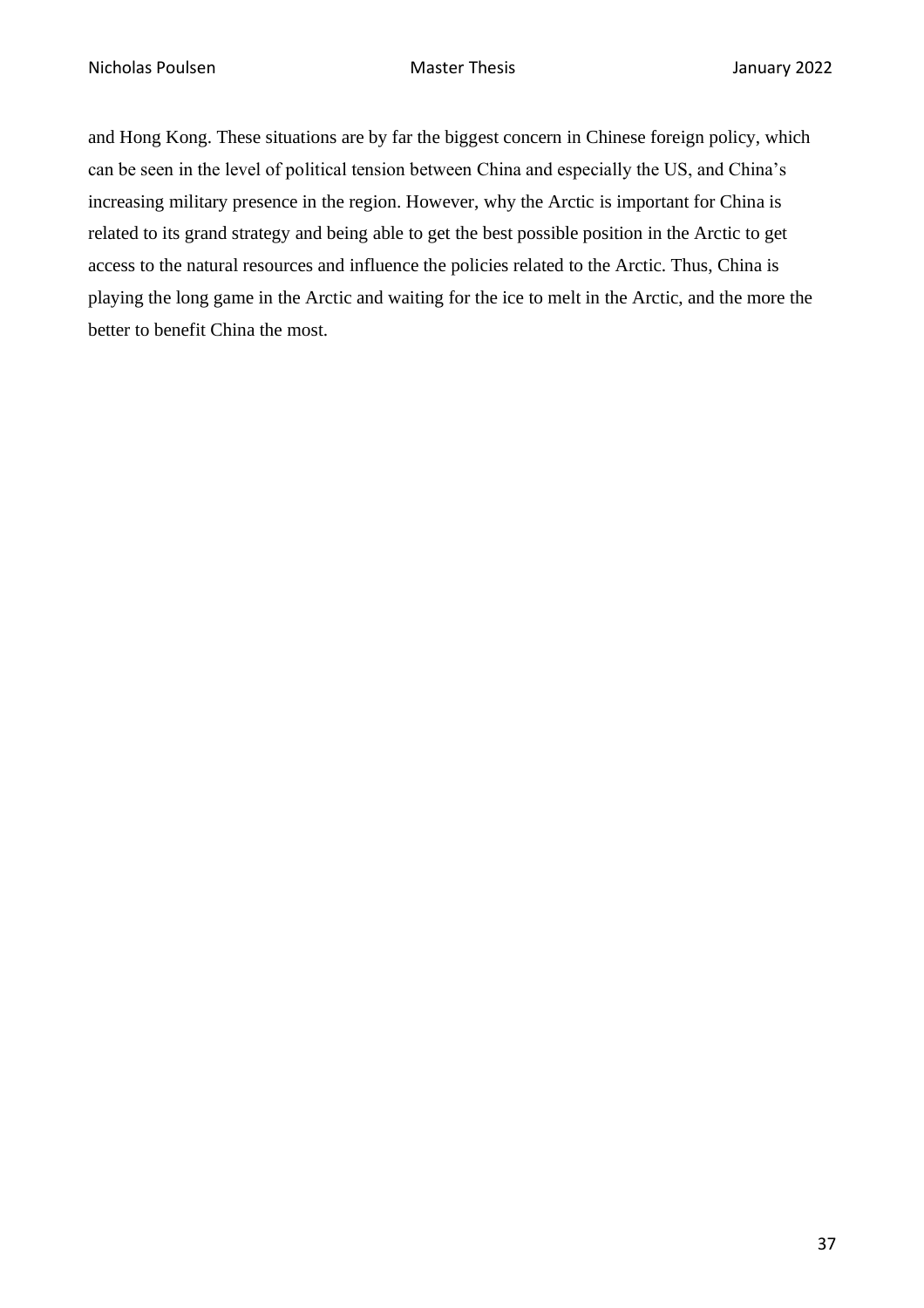# <span id="page-37-0"></span>**Section 6: Bibliography**

Brady, Anne-Marie. 2017. *China as a Polar Great Power*. Woodrow Wilson Center Press, Washington, DC.

Breum, Martin, and Chemnitz, Jörgen. 2013. *No, Greenland Does Not Belong to China*. The New York Times. Accessed September 27, 2021. https://www.nytimes.com/2013/02/21/opinion/no-greenland-does-not-belong-to-china.html? r=0

Chatzky, Andrew and McBride, James. 2020. *China's Massive Belt and Road Initiative*. Council of Foreign Relations. <https://www.cfr.org/backgrounder/chinas-massive-belt-and-road-initiative>

China Power Team. 2021. *How Much Trade Transits the South China Sea?.* Accessed December 3, 2021.

<https://chinapower.csis.org/much-trade-transits-south-china-sea/>

DailyFT. 2019. *Global commerce and sea lines of communication in the Indian Ocean: A Sri Lankan perspective.* DailyFT. Last accessed November 7, 2021. [https://www.ft.lk/opinion/Global-commerce-and-sea-lines-of-communication-in-the-Indian-Ocean--](https://www.ft.lk/opinion/Global-commerce-and-sea-lines-of-communication-in-the-Indian-Ocean--A-Sri-Lankan-perspective/14-676289) [A-Sri-Lankan-perspective/14-676289](https://www.ft.lk/opinion/Global-commerce-and-sea-lines-of-communication-in-the-Indian-Ocean--A-Sri-Lankan-perspective/14-676289)

Erokhin, Vasilii, Gao, Tianming and Zhang, Xiuhua. 2019. *Handbook of Research on International Collaboration, Economic Development, and Sustainability in the Arctic*. IGI Global.

Foulon, Michiel. 2017. *Neoclassical Realist Analyses of Foreign Policy*. Oxford University Press.

Ghattas, Kim. 2013. *Arctic Council: John Kerry steps into Arctic diplomacy*. BBC News. Last accessed September 27, 2021. <https://www.bbc.com/news/world-us-canada-22528594>

Government of Canada. 2010. *Statement on Canada's Arctic Foreign Policy*. [https://publications.gc.ca/collections/collection\\_2017/amc-gac/FR5-111-2010-eng.pdf](https://publications.gc.ca/collections/collection_2017/amc-gac/FR5-111-2010-eng.pdf)

Hansen, Carsten Ørts, Grønsedt, Peter, Graversen, Christian Lindstrøm, and Hendriksen, Christian. 2016. *Arctic Shipping-Commercial Opportunities and Challenges*. CBS Maritime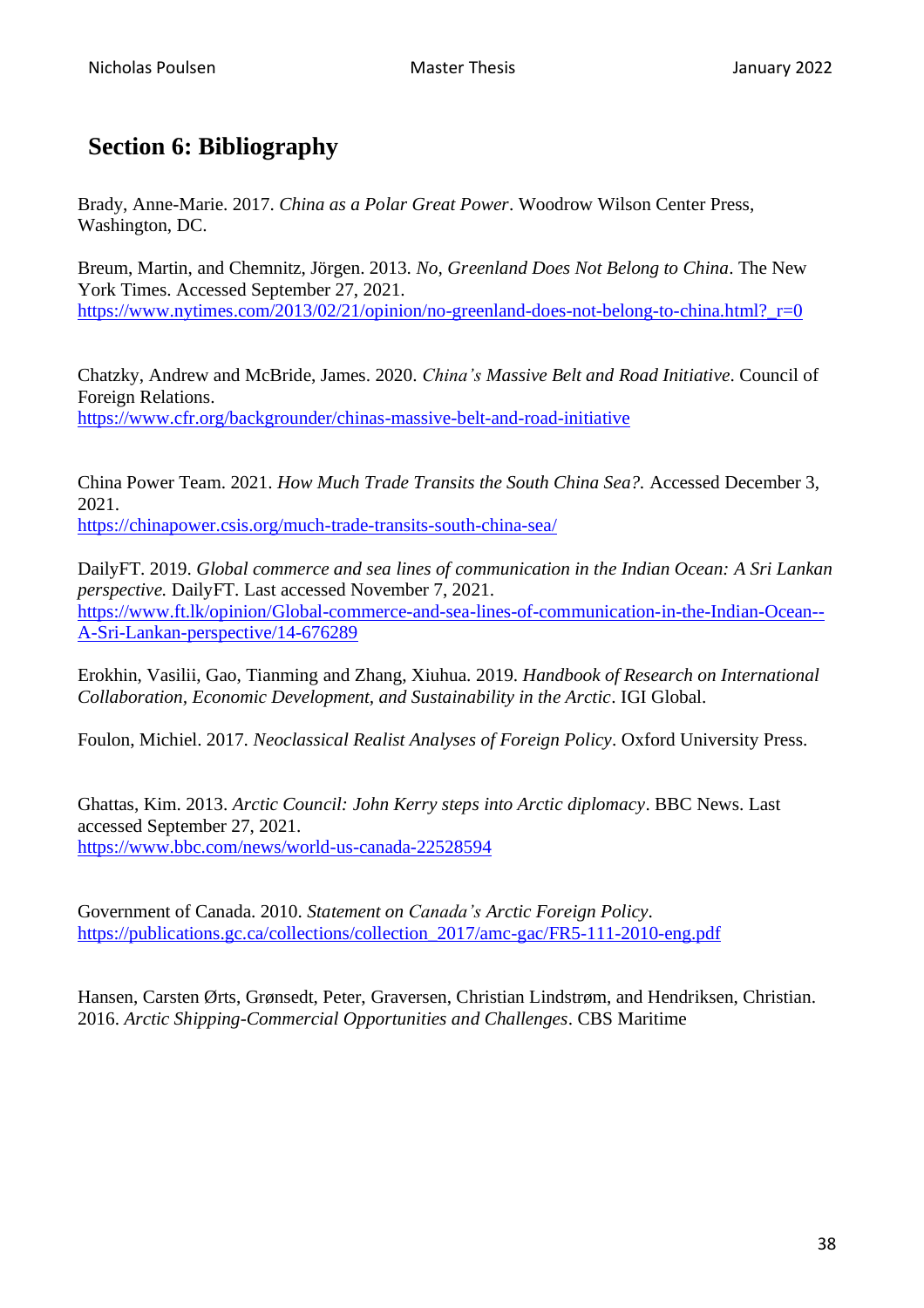Hong, Nong. 2020. *China's Role in the Arctic: Observing and Being Observed*. Routledge: Taylor and Francis Group, New York and Abingdon.

International Maritime Organisation. [https://www.imo.org](https://www.imo.org/)

Kopra, Sanna. 2020. *China and its Arctic Trajectories: The Arctic Institute's China Series 2020*. The Arctic Institute.

[https://www.thearcticinstitute.org/china-arctic-trajectories-the-arctic-institute-china-series-](https://www.thearcticinstitute.org/china-arctic-trajectories-the-arctic-institute-china-series-2020/?cn-reloaded=1) [2020/?cn](https://www.thearcticinstitute.org/china-arctic-trajectories-the-arctic-institute-china-series-2020/?cn-reloaded=1)[reloaded=1](https://www.thearcticinstitute.org/china-arctic-trajectories-the-arctic-institute-china-series-2020/?cn-reloaded=1)

Lackenbauer, P. Whitney, Lajeunesse, Adam, Manicom, James and Lasserre, Frédéric. 2018. *China's Arctic Ambitions and What They Mean for Canada*. University of Calgary Press.

Liu, Nengye and Hossain, Kamrul. 2017. *China and the Development of International Law on Arctic Shipping: Challenges and Opportunities.* The University of Adelaide.

Office of the Director of National Intelligence. 2021. *Annual Threat Assessment of the US Intelligence Community*.

Peng, Jingchao, Wegge, Njord. 2015. *China's Bilateral Diplomacy in the Arctic*. Taylor and Francis

Pram, Ulrik Gad and Strandsbjerg, Jeppe. 2019. *The Politics of Sustainability in the Arctic Reconfiguring Identity, Space, and Time*. Routledge: Taylor and Francis Group, London and New York.

Rathburn, Brian. 2008. *A Rose by Any Other Name: Neoclassical Realism as the Logical and Necessary Extension of Structural Realism*. Taylor and Francis Online.

Ripsman, Norrin M., Taliaferro, Jeffrey W., and Lobell, Steven E. 2016. *Neoclassical Realist Theory of International Politics*. Oxford Scholarship Online. DOI: 10.1093/acprof:oso/9780199899234.001.0001

Rose, Gideon. 1998. *Neoclassical Realism and Theories of Foreign Policy*. World Politics 51, no. 1.

Rosenthal, Elisabeth. 2012. *Race Is On as Ice Melts Reveals Arctic Treasures*. The New York Times. Accessed October 2, 2021.